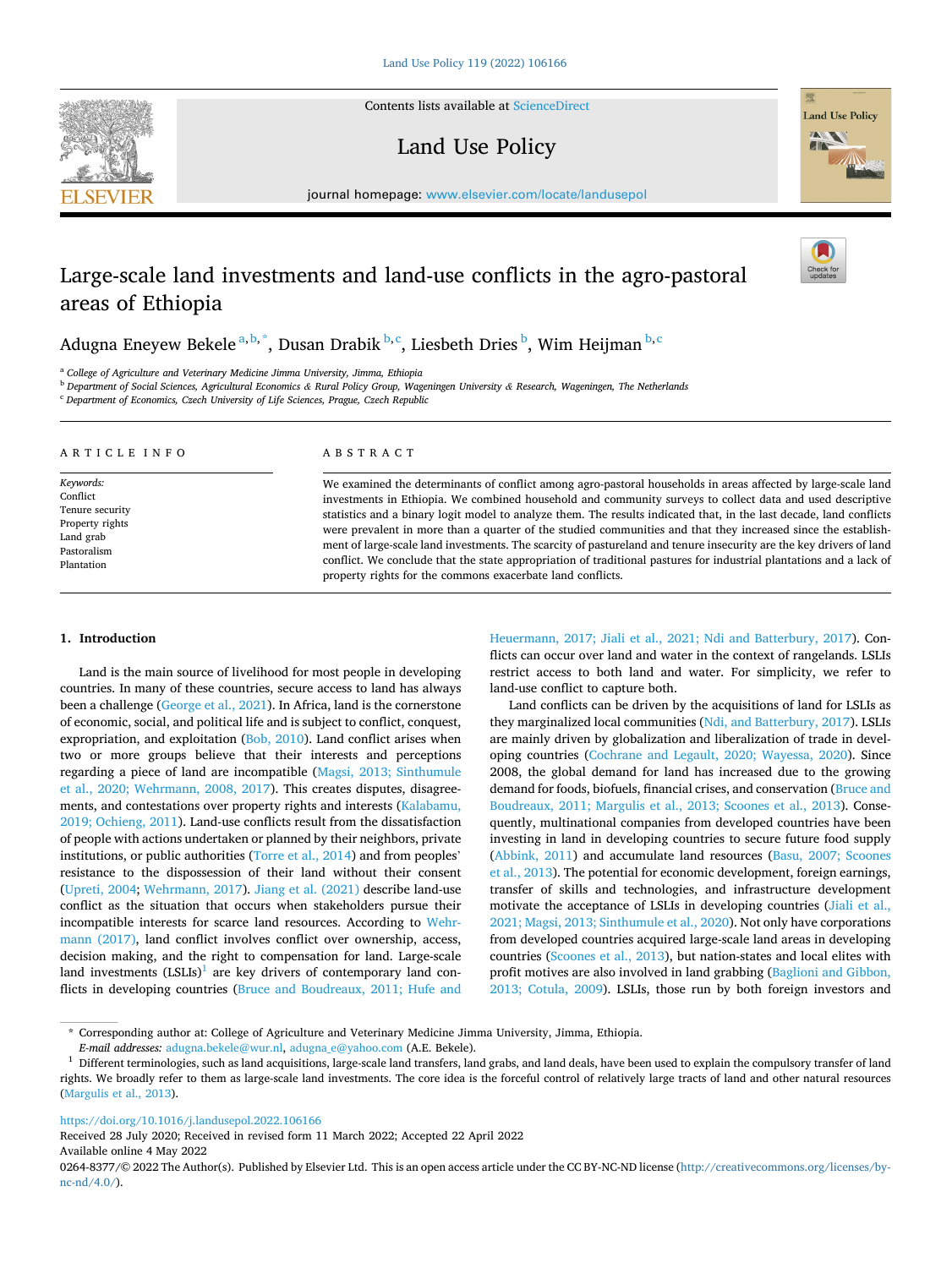nation-states, widely exclude and displace local people [\(Abbink, 2011;](#page-9-0)  [Deininger and Byerlee, 2011; Ndi and Batterbury, 2017; Scoones et al.,](#page-9-0)  [2013\)](#page-9-0) and have been conducted with low levels of transparency, consultation, or respect for the rights of local communities [\(Ariti et al.,](#page-9-0)  [2018; Cotula, 2009; Margulis et al., 2013; Wehrmann, 2017\)](#page-9-0). Consequently, LSLIs face strong opposition from local communities (Basu, [2007; Scoones et al., 2013; Yang and He, 2021](#page-9-0)), and national governments have used force to break local resistance ([Basu, 2007; Wehrmann,](#page-9-0)  [2017\)](#page-9-0). As a result, land conflicts have become more frequent and severe over time ([Deininger and Byerlee, 2011; Dong et al., 2021; Margulis](#page-9-0)  [et al., 2013; UNEP, 2015\)](#page-9-0).

The accurate identification of land-use conflicts and their drivers and effects is a prerequisite for resolving them and for optimizing the sus-tainable use of land ([Dong et al., 2021\)](#page-9-0). However, past studies have been one-sided, focusing largely on foreign-run LSLIs rather than on public land acquisitions [\(Cochrane and Legault, 2020; Cotula, 2009; Hufe and](#page-9-0)  [Heuermann, 2017\)](#page-9-0). Moreover, globally, insufficient attention has been given to understanding land conflicts from LSLIs [\(Yang and He, 2021](#page-10-0)). Therefore, this study focuses on state-run LSLIs and their consequences for local communities. There are various stakeholders in land-use conflict in rural areas ([Bob, 2010; UNEP, 2015](#page-9-0)), including states, local communities, ethnic groups, and private companies. In this paper, although we highlight land-use conflicts between pastoralists and other actors, the focus is on land-use conflicts between LSLIs and local pastoral households in Ethiopia.

This study aims to assess the nature of land conflict in pastoral areas in general and between pastoralists and LSLIs in particular and to identify the determinants of land conflict between pastoral households and LSLIs in Ethiopia. It has three contributions. First, it fills the knowledge gap about the existing land conflict and its determinants in LSLI-dominated pastoral areas. Second, it focuses on public investments in LSLIs, unlike most studies that have examined foreign investments. Third, it develops a comprehensive theoretical framework that combines insights from resource scarcity and property rights to analyze the complexity of land conflicts.

#### **2. Background to the study**

Pastoralism predominates on 43% of Africa's land ([FAO, 2018](#page-9-0)), which includes 268 million pastoralists; the Horn of Africa has the largest population of pastoralists in the world [\(De Haan et al., 2016;](#page-9-0)  [Mkutu, 2001\)](#page-9-0). Pastoral ethnicities are a minority in Africa and suffer from political marginalization [\(Rettberg et al., 2017\)](#page-10-0). For example, less than 1% of the national budget, on average, is allocated to pastoralists in Africa [\(FAO, 2018](#page-9-0)).

Africa has a history of land dispossession, contestation, and inequitable land distribution ([Bob, 2010; Kariuki and Ng](#page-9-0)'etich, 2016). In many African countries, land policies allow the appropriation of pastoral rangelands for LSLIs, with associated displacement and increasing poverty ([De Haan et al., 2016\)](#page-9-0). This has led to widespread conflict over land in pastoral areas [\(FAO, 2018; Hufe and Heuermann, 2017](#page-9-0)), such as those in Tanzania (Bergius et al., 2020), Kenya [\(Kariuki and Ng](#page-9-0)'etich, [2016\)](#page-9-0), Ethiopia ([Korf et al., 2015; Müller-Mahn et al., 2010](#page-9-0)), Ghana ([Bukari and Kuusaana, 2018](#page-9-0)), Nigeria, Liberia, Sierra Leone, and Sudan ([Bruce and Boudreaux, 2011\)](#page-9-0).

An estimated 15% of Ethiopia's population is made up of pastoralists who reside in more than 60% of the country's drylands ([PFE, 2010](#page-10-0)). Similar to many African countries, pastoralists in Ethiopia suffer from political marginalization. All land in Ethiopia is owned by the state, which limits the property rights of pastoralists ([Lavers, 2018](#page-9-0)), and the Growth and Transformation Plan favors LSLIs in agro-pastoral areas. LSLIs have taken the best rangelands by denying pastoralists access to them ([Müller-Mahn et al., 2010](#page-9-0)). As a result, the loss of key dry-season grazing areas to LSLIs is the main source of conflict in agro-pastoral areas ([Little and McPeak, 2014; Ola-Adams and Okali, 2008;](#page-9-0) [Rettberg](#page-10-0)  [et al., 2017](#page-10-0)). Pastoralists manifest strong resistance to formal land appropriations [\(Hundie, 2010;](#page-9-0) [Rettberg et al., 2017](#page-10-0)). In severe scenarios, such resistance involves armed confrontation. Consequently, conflict over grazing and watering resources and boundary claims has become a major livelihood challenge for pastoral communities [\(Beyene,](#page-9-0)  [2009; Bogale, 2006](#page-9-0); [Rettberg et al., 2017\)](#page-10-0).

Land conflict has increased in Ethiopia in recent years. Since 2016, the government's plan to extend the capital, Addis Ababa, into the Oromia region has triggered major protests. Moreover, the land dispute between the Oromia and Somalia pastoral regions caused the internal displacement of around three million people in 2017–2018. Similarly, the land disputes between Guji and Gedeo internally displaced about one million agro-pastoralists in 2018–2019. Land-related disputes also exist in non-pastoral regions, such as the Amhara and Tigray regions ([Lavers, 2018\)](#page-9-0). Currently, the political unrest in Ethiopia can also be related to land resources, as land is a highly politicized resource linked to structural inequality.

Land conflicts have negative effects on households and the economy as a whole. They slow down investment and can result in property loss for the conflicting parties ([Wehrmann, 2008](#page-10-0)). In Africa, land conflicts have continuously weakened and reduced countries' capacity to achieve their development goals [\(Beyene, 2009\)](#page-9-0). Land conflicts are linked to security and livelihood issues in fragile pastoral areas, such as the loss of human life, displacement, and disruption in education and mobility ([Beyene, 2009\)](#page-9-0). Micro-conflicts can severely affect economic development and escalate into a community-wide conflict.

Conflicts in the pastoral areas of Ethiopia have received widespread attention, but an in-depth analysis remains missing. The available literature has mainly focused on general conflicts and is based on reports in the media or from activists and rights groups but not on robust investigations. Some studies have investigated the link between insecure property rights and land disputes at the household level in non-pastoral highland areas of Ethiopia ([Di Falco et al., 2019; Lucchetti, 2015](#page-9-0)). Another strand of literature has focused on the macro-level conflict between Ethiopia and other countries (e.g., the conflict between Eritrea and Ethiopia) [\(Uchehara, 2014\)](#page-10-0). Other studies investigating conflict in pastoral areas have focused on the conflict between different ethnic groups [\(Beyene, 2009; McPeak and Little, 2018; Tadesse et al., 2015](#page-9-0)) or between neighboring pastoralists [\(Hundie, 2010; McPeak and Little,](#page-9-0)  [2018\)](#page-9-0). These studies either used a case study approach, a narrative synthesis, or a restrictive theoretical framework, all of which provide little insight into the determinants of land conflict. Therefore, this study develops a comprehensive theoretical framework combining insights into resource scarcity and property rights to uncover the complexities of land conflict. The land conflict between pastoralists and LSLIs is most common in pastoral Ethiopia. However, it lacks sufficient attention at the household level in previous research.

The study area for this research is the Ethiopian Awash Valley. This region is home to different indigenous agro-pastoralists, such as Karrayyu, Ittu, Afar, and Issa. The Awash River basin has attracted significant LSLIs in the country. The Awash Valley was used by pastoralists until the 1960 s ([Said, 1994\)](#page-10-0). In 1974, the Ethiopian government encroached on more than 45% of the rangelands in the Awash Valley for LSLIs ([Hundie, 2010; Ola-Adams and Okali, 2008; Said, 1994\)](#page-9-0), undermining pastoralists' access to productive rangelands. After 1991, many state-owned large-scale farms were returned to Afar pastoralists ([Ibra](#page-9-0)[him, 2016\)](#page-9-0). However, since 2010, the government has reclaimed the land to expand sugar plantations to meet the Growth and Transformation Plan targets ([ESC, 2017; Müller-Mahn et al., 2010](#page-9-0)). In 2014, the Kesem and Tendaho plantations grabbed more than 2000 ha and 75000 ha, respectively, of rangelands in the Awash Valley. Tendaho dispossessed 75% of the Afar pastoralists' access to dry-season grazing ([Ibrahim, 2016](#page-9-0)). The expansion of sugar plantations into pastoral areas has deepened an old problem and increased the intensity of land conflict in recent years. However, most studies on the Awash Valley have given insufficient attention to land conflicts. The literature on conflict has emphasized the conflict among pastoralists, between pastoralists and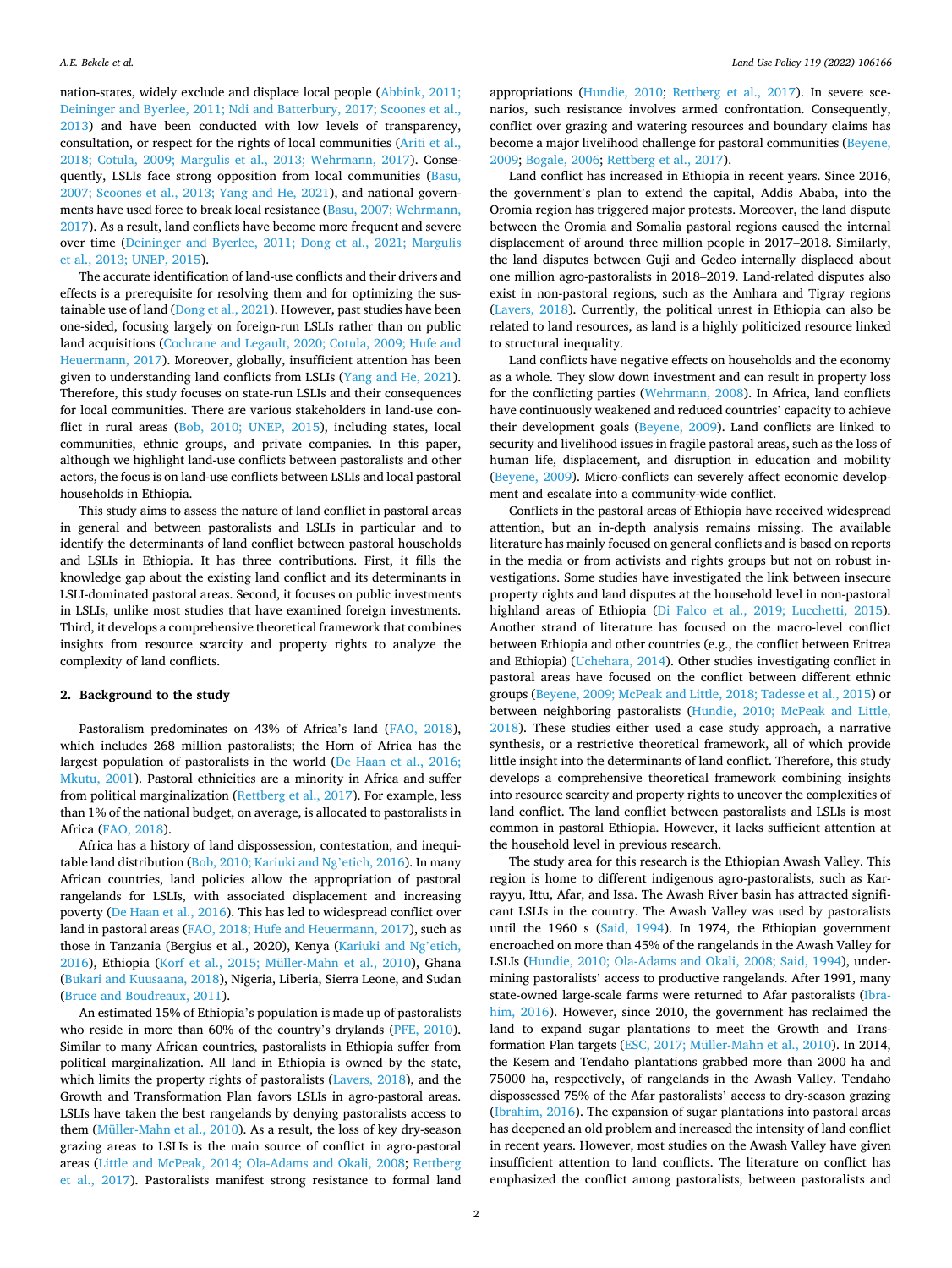<span id="page-2-0"></span>farmers, or among ethnic groups, but it has largely ignored the conflict between pastoralists and LSLIs [\(Hundie, 2010; Menbere, 2013; Reda,](#page-9-0)  [2014\)](#page-9-0).

Therefore, the Awash Valley is a good example of an area of land conflict in agro-pastoral Ethiopia. It is also a key area for the national economy, as a major road that links the country to international trade through Djibouti crosses this area. A better understanding of the complexities of conflict and its specific determinants is needed to design peacebuilding strategies in contested areas like the Awash valley.

## **3. A conceptual model of land conflict**

The major theories explaining land-use conflicts in agrarian economies are property rights and environmental scarcity ([Beyene, 2017; Di](#page-9-0)  [Falco et al., 2019; Homer-Dixon, 1994\)](#page-9-0). Property rights theory argues that poorly defined property rights are sources of conflict [\(Beyene,](#page-9-0)  [2017\)](#page-9-0). Property rights are the institutions (rules) that specify a bundle of rights over the property (land). [Schlager and Ostrom \(1992\)](#page-10-0) categorize these rights as use rights, control rights, and authoritative rights (definition and allocation). Disagreements, contradictions, and overlapping rights over resource use are often the sources of conflict [\(Ochieng, 2011;](#page-10-0)  [UN, 2012](#page-10-0)). The contradictions emanate from the deterioration of the traditional authorities' role in commons management and the dominance of government authorities. Contradictions also intensify when land users and the state claim the same land. Thus, a lack of land tenure security (e.g., dispossession of commons rights, evictions) exacerbates mistrust and grievances, leading to conflict ([Bruce and Boudreaux,](#page-9-0)  [2011; Di Falco et al., 2019](#page-9-0)). The lack of relevant laws to protect land rights is at the center of land conflicts [\(Nara et al., 2021](#page-10-0)). In the context of this paper, LSLIs claim pastoralists' traditional land and hamper their rights to use, control, and allocate it, causing conflict between pastoralists and LSLIs [\(Lode and Kassa, 2001; Tadesse et al., 2015\)](#page-9-0).

The United Nations defines environmental scarcity as a situation in which the supply of renewable resources (e.g., water, forests, rangelands, and croplands) is insufficient to meet demand [\(UN, 2010, 2012](#page-10-0)). Environmental scarcity also indicates an inequitable distribution of resources (*ibid.*). Three concepts of scarcity are explained in classical economics: absolute scarcity, relative scarcity, and political scarcity. The absolute scarcity is based on Malthus's theory of population ([Mal](#page-9-0)[thus, 1798](#page-9-0)) that argues resources are finite and subject to depletion as the population grows, while [Ricardo \(1955\)](#page-10-0) sees land scarcity as relative to demand rather than absolute. Marx's political scarcity emphasizes how political contests over resources and historical inequalities due to elite capture have affected resource access [\(Scoones et al., 2019](#page-10-0)). [Scoones et al. \(2019\)](#page-10-0) revisited the absolute, relative, and political scarcity within the global land crisis and demonstrated that the greater source of scarcity is political inequality. They further categorized scarcity as exogenous (environmentally given) and endogenous (users behaviour). In the context of LSLIs, it is the exogenous scarcity that plays a significant role in land conflicts, while a lack of cooperation between land users may exacerbate conflict within or between groups [\(Hoenow](#page-9-0)  [and Kirk, 2021; Scoones et al., 2019](#page-9-0)). Scarcity is contingent, contextual, relational, and above all, political ([Scoones et al., 2019\)](#page-10-0). Despite this, their conceptualization of scarcity is limited to a qualitative analysis.

[Homer-Dixon \(1994\)](#page-9-0) describes environmental scarcity as the declining availability of natural resources and broadly classified the concept into three dimensions: supply-induced scarcity, demand-induced scarcity, and structural scarcity [\(Homer-Dixon, 1994;](#page-9-0)  [Ochieng, 2011](#page-9-0)). Supply-induced scarcity occurs when land degrades in quality and depletes in quantity [\(UN, 2010](#page-10-0)). Supply-induced scarcity in pastoral areas is caused by environmental degradation, climate change, and recurrent drought ([Hundie, 2010; Jiang et al., 2021; Safarzynska,](#page-9-0)  [2018, 2012](#page-9-0)). As the supply of land is reduced, claims over land by different land users increase the likelihood of conflict ([Feldt et al., 2020;](#page-9-0)  [Jiang et al., 2021; UN, 2012\)](#page-9-0).

met by an existing supply ([Homer-Dixon, 1994; UN, 2012](#page-9-0)). Capitalist motives to accumulate land by LSLIs are the major cause of demand-induced scarcity and, thus, conflict [\(Jiali et al., 2021; Kariuki](#page-9-0)  and Ng'[etich, 2016](#page-9-0)). When powerful groups (e.g., LSLIs) control access to scarce lands, conflict occurs with the host community. This further increases resource scarcity for an ethnic minority such as pastoralists and violence. In addition, population growth (human and livestock) increases demand for land and affects land rights ([Abdulahi, 2005,](#page-9-0)  [2010\)](#page-9-0), thus increasing land scarcity ([Feldt et al., 2020\)](#page-9-0). For example, the Ethiopian population has grown 2.7-fold over the last five decades ([Hailu, 2016](#page-9-0)). An increased demand for land increases tensions over claims to the scarce land between land users and can lead to violence, as disadvantaged groups (e.g., pastoralists) seek equitable access to scarce resources [\(UN, 2010](#page-10-0)). Thus, land scarcity, from the perspectives of demand and supply, can increase the likelihood of land-use conflict ([Bruce](#page-9-0)  [and Boudreaux, 2011; Hilhorst and Zomers, 2011\)](#page-9-0). Structural scarcity arises from the unequal social distribution of a resource ([UN, 2012](#page-10-0)), which could be caused by tenure insecurity and unequal power relations. Therefore, it is interrelated with the notions of property rights and security. The lack of equal access to land is an important source of conflict [\(Menbere, 2013\)](#page-9-0).

The imbalance of power among land users and the lack of equitable access to natural resources have contributed to the recurrence of conflicts in Ethiopia [\(Beyene, 2007; Lode and Kassa, 2001; Tadesse et al.,](#page-9-0)  [2015\)](#page-9-0). Loss of access to key resources and eviction without compensation are drivers of conflict between affected communities, the government, and the private sector [\(Ochieng, 2011\)](#page-10-0). Moreover, Ethiopian pastoralists are sidelined from making decisions that affect their livelihoods, which makes it more likely that they will oppose decisions made by the government ([Ariti et al., 2018; Ochieng, 2011; UN, 2012](#page-9-0)). Furthermore, a lack of good governance and related grievances are major political factors underlying conflicts ([Rahmato, 2014; Regassa](#page-10-0)  [et al., 2019\)](#page-10-0).

In addition to the above theoretical perspectives, land-use policy affects land conflicts. Before 1974, in the imperial era, land policy in Ethiopia favored landlords who exploited peasant labor. From 1974–1991, during the socialist era, the government abolished the landlord–tenant relationship and declared usufruct rights over land ([Di](#page-9-0)  [Falco et al., 2019\)](#page-9-0) under the motto of *land to the tiller* (farmers). Since 1991, according to Article 40 of the constitution, the state owns all land and can allocate it to investment at any time, which promotes insecurity of landholding.

In all eras, land transfer rights, such as sale, lease, and mortgage, are prohibited by the rule of the state ([Di Falco et al., 2019](#page-9-0)). For pastoralists, land use was governed by customary clan leaders until 1991, but this role has diminished in recent years [\(Mulugeta, 2014\)](#page-9-0). The exclusion of local people from decision making concerning land allocations drives conflict. In Ethiopia, land policies have favored the non-pastoral uses of the land [\(Little and McPeak, 2014; Regassa et al., 2019\)](#page-9-0). The Growth and Transformation Plan of Ethiopia aspires to make the country a middle-income nation by 2025 through the commercialization and industrialization of agriculture. This includes the development of the sugar industry, which is targeted mainly in the lowland areas of the country where agro-pastoralists reside. The communal grazing rights of pastoralists are not protected by law ([Mkutu, 2001; Regassa et al.,](#page-9-0)  [2019\)](#page-9-0). As a result, the government has allocated communal land to sugar production, and pastoralists have lost entitlement to dry-season grazing. This has led to structural scarcity [\(Menbere, 2013](#page-9-0)) and violent conflict ([FAO, 2018\)](#page-9-0). [Fig. 1](#page-3-0) presents the conceptual framework of our research. The framework is based on two theoretical perspectives and the relevant literature [\(Homer-Dixon, 1994; Ochieng, 2011](#page-9-0)).

Demand-induced scarcity arises when the demand for land cannot be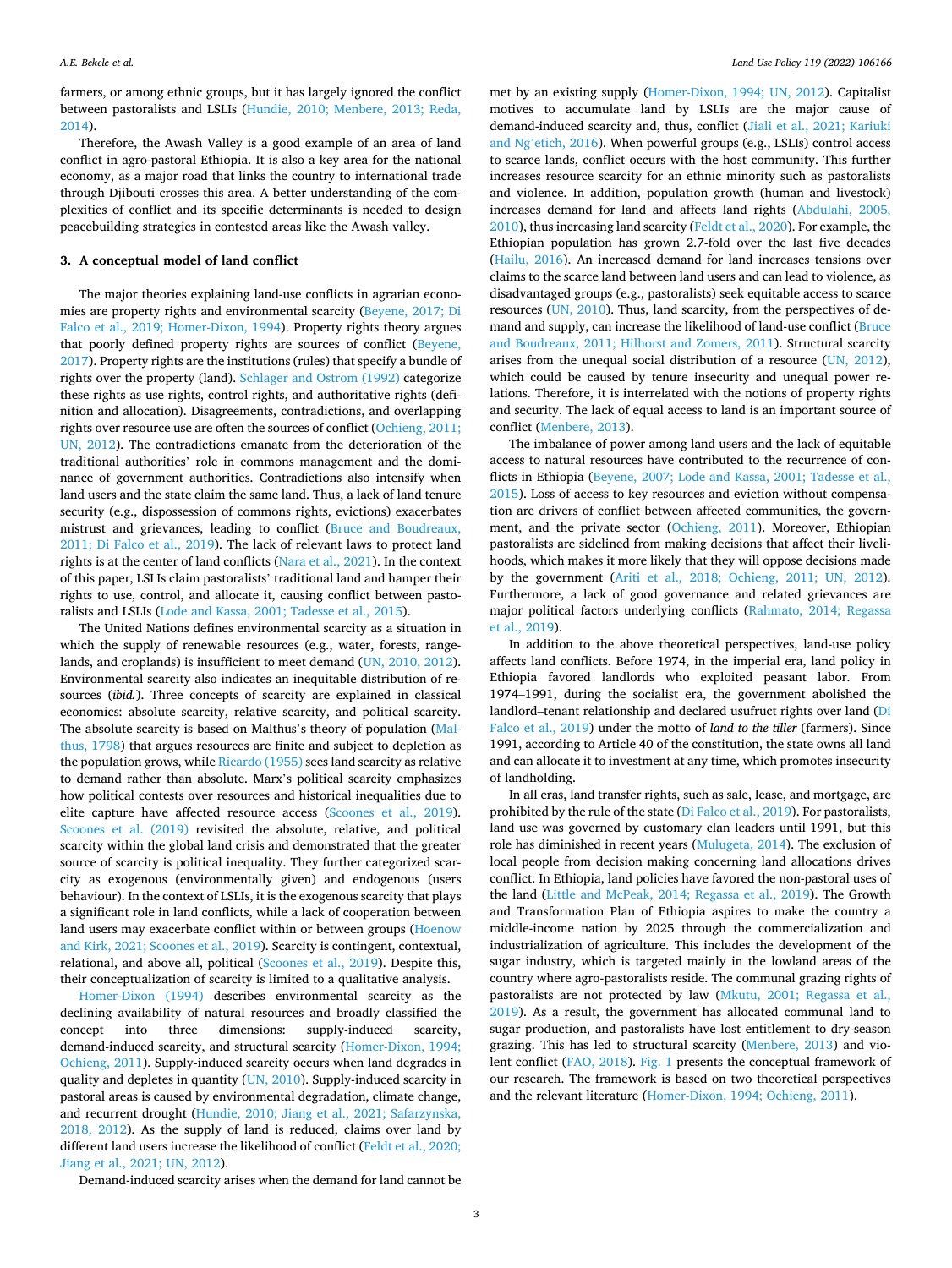<span id="page-3-0"></span>

**Fig. 1.** Conceptual framework of the land-use conflict in Ethiopia. Source: Authors' design based on a literature review.

## **4. Methodology**

## *4.1. Sampling*

This study combines information from household and community surveys with secondary information from the literature. A crosssectional household survey was conducted in 2019 in the agropastoral communities of Karrayyu and Afar. These communities have been affected by LSLIs located in the Awash Valley of Ethiopia. We selected Fentale and Dubti *woredas2* and eight *kebeles.3* The *kebeles* were stratified into nearby (5 km) and distant kebeles from LSLIs using the Yamane sampling formula ([Yamane, 1973](#page-10-0)). A total of 870 households were randomly selected (440 from Fentale and 430 from Dubti).

## *4.2. Data*

Primary data on the loss, access, use, control and management of pastureland and the exposure and frequency of conflict were collected through household interviews. We followed [Wehrmann \(2008\)](#page-10-0) in designing and clustering the questionnaire. We asked whether the household had faced conflicts related to LSLIs on grazing or farmland in the last 10 years. At the village level, data on the history, causes, and effects of conflicts and the community perception of LSLI were collected through focus group discussions (FGDs) and key informant interviews. In total, eight FGDs involving 43 male and 16 female elders were conducted. The key informant interviews were conducted with local experts in each *kebele*.

## *4.3. Variables and hypotheses*

### *4.3.1. Dependent variable*

The respondents were asked retrospective questions about their households' exposure to land conflict with the LSLIs (1 yes, 0 no) in the last 10 years. We followed [Kisoza \(2014\)](#page-9-0) and [Wehrmann \(2008\)](#page-10-0) in defining household conflict exposure. Accordingly, conflict was interpreted as a disagreement on land use, ranging from simple disputes to occasional fighting and severe violence involving death and loss of property. Here, a conflict is a situation in which pastoralists and LSLIs claim the same scarce land at the same time. It also encompasses forced displacement, loss of access to customary lands, or their combination.

#### *4.3.2. Explanatory variables*

The concept of conflict is complex and has many causes. We used the conceptual framework developed in [Section 3](#page-2-0) to investigate the drivers of conflict between pastoralists and LSLIs (Fig. 1).

[Table 1](#page-4-0) shows the definition, descriptive statistics, and expected signs of the independent variables by households' exposure and nonexposure to LSLI conflict. We focused primarily on how the lack of property rights caused by LSLIs leads to land-use conflicts. We used household distance from LSLIs (LSLI\_km), loss of farmland to LSLI (LAND\_loss), household worry about losing land (LAND\_worry), and lack of trust in LSLIs (LSLI\_trust) as proxy indicators for the influence of LSLIs. The study households have lost access to both farm and grazing lands. Over  $50\%$ <sup>4</sup> of the respondents reported that they had lost farmlands to LSLIs in the past. The dispossession of property rights, measured by the loss of farmland to LSLIs, was expected to intensify land scarcity and land conflict. As a result, most households did not trust LSLIs, and 40% still worried that they would lose their land in the future. Households' proximity to LSLI was expected to increase their vulnerability to land conflict.

We used proxy indicators to measure scarcity. Land supply scarcities can be caused by drought, land degradation, and Prosopis<sup>5</sup> invasions, which are expected to increase the likelihood of land conflict. About 63.3% of the respondents owned farmland, and 60% had access to irrigation. These were agro-pastoralists who cultivate crops to supplement their livelihoods. The dryland owned by pastoralists, however, is less suitable for crop production unless it is irrigated. Irrigation may help households diversify their livelihoods and reduce vulnerability to water scarcity. However, the distribution and control of irrigation use are strongly connected to LSLIs. More than 50% of households suffered severe drought, and more than 30% suffered from Prosopis invasion. Prosopis is an invasive weed with an adverse effect on biodiversity and livelihood in pastoral areas. In the Afar region, Prosopis invaded over 1.2 million hectares ([FDRE, 2017\)](#page-9-0). It is one of the worst invasive alien species, causing severe environmental degradation in arid and semi-arid lowlands. The key informants reported that poisonous thorns from Prosopis cause physical injuries to humans and livestock.

Demand-induced scarcity is related to households' requirements for land for grazing livestock and food production. Land is a fixed asset, whereas the population increases over time. The larger the size of households and livestock owned, the greater the demand for land. In this study, the average family size was eight members, which is higher than the national average of 4.9 for rural areas. The average number of

<sup>2</sup>*Woreda* is the fourth lowest administrative level in Ethiopia (Federal-Regional-zonal- woreda). 3 *Kebele* is the fifth lowest administrative unit in Ethiopia (Federal-Regional-

zonal- woreda-kebele).

<sup>4</sup> Over 90% of the households had lost access to grazing lands. Nevertheless, the loss of access to grazing lands is not different among households exposed to conflict and those who did not. We therefore include the loss of access to farmland in the regression.<br><sup>5</sup> Prosopis juliflora is a threat to biodiversity and livelihoods in the pastoral

and agro-pastoral areas of Ethiopia. It invades pasturelands, irrigation, and crop lands, and it displaces native vegetation. The government of Ethiopia has developed a strategy to prevent its invasion and restore invaded areas ([FDRE,](#page-9-0)  [2017\)](#page-9-0).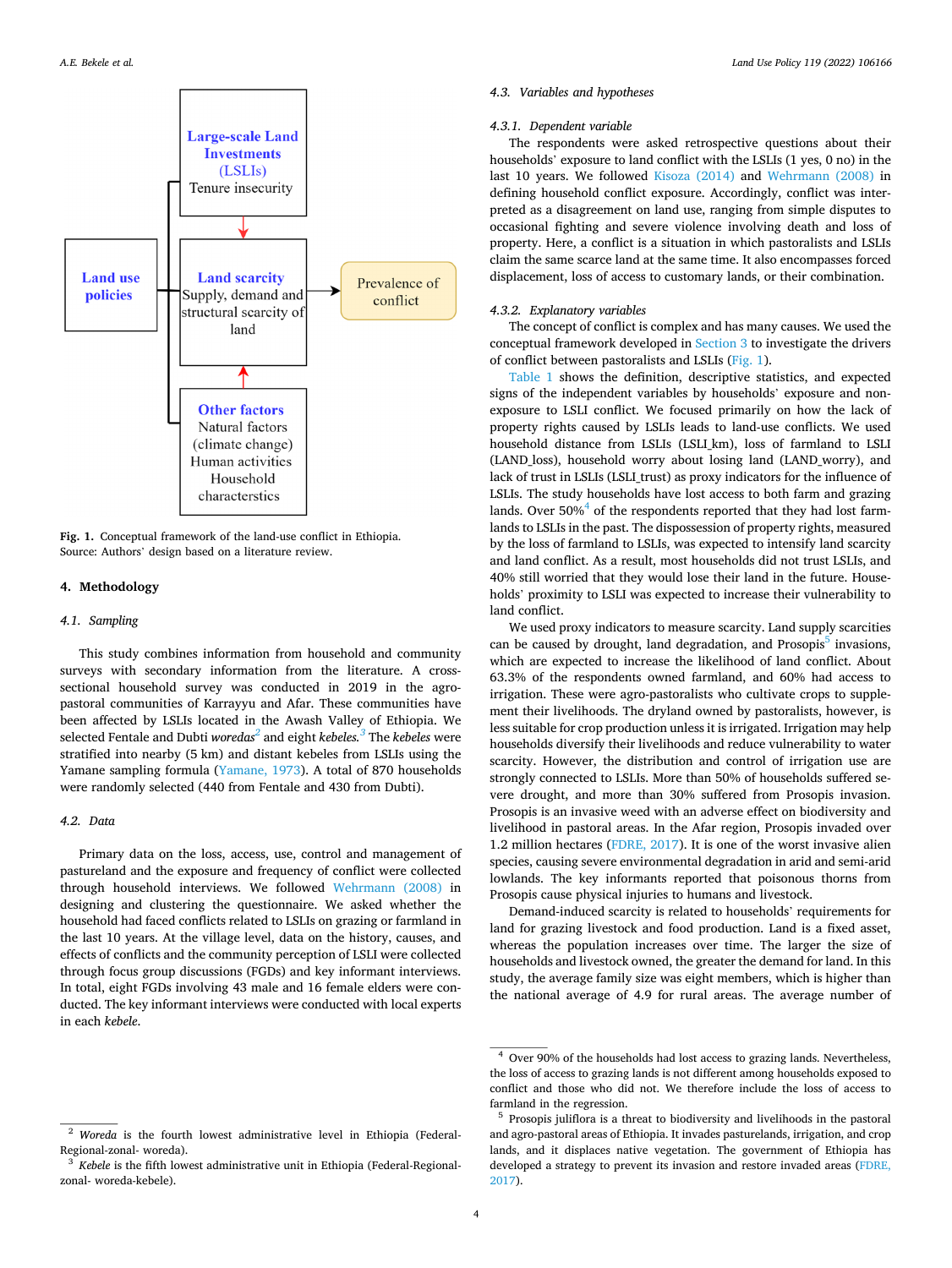#### <span id="page-4-0"></span>**Table 1**

Independent variables definitions, mean values and hypotheses.

|                                                                |                      |                                                                                 |                 |                             | Conflict exposure $(1/0)$             |                  |  |
|----------------------------------------------------------------|----------------------|---------------------------------------------------------------------------------|-----------------|-----------------------------|---------------------------------------|------------------|--|
|                                                                | Variables            | Definition                                                                      | Total<br>sample | Exposed to land<br>conflict | Not<br>exposed to<br>land<br>conflict | Expected<br>sign |  |
|                                                                |                      |                                                                                 |                 | mean                        | mean                                  | mean             |  |
| LSLI-induced<br>tenure insecurity and structural<br>scarcities | LSLI km<br>LAND loss | Distance from LSLI (km)<br>Lost farmland due to LSLIs in the past (1 yes, 0 no) | 10<br>0.6       | 11<br>0.7                   | 9<br>0.5                              | $^{+}$           |  |
|                                                                | LAND worry           | Very much worried about losing land (1 yes, 0 no)                               | 0.4             | 0.4                         | 0.4                                   | $^{+}$           |  |
|                                                                | LSLI trust           | Do not trust LSLI (1 yes, 0 no)                                                 | 0.9             | 1.0                         | 0.9                                   | $+$              |  |
| Supply-induced scarcities                                      | LAND own             | Quantity of land owned (ha)                                                     | 0.9             | 0.9                         | 0.9                                   |                  |  |
|                                                                | <b>IRRIGATE</b>      | Own irrigable land (1 yes, 0 no)                                                | 0.6             | 0.5                         | 0.6                                   | $-$ /+           |  |
|                                                                | LDI                  | Land Degradation Index (1 none, 2 light, 3<br>moderate, 4 severe)               | 1.9             | 2.2                         | 1.6                                   | $+$              |  |
|                                                                | <b>DROUGHT</b>       | Household exposure to drought (1 yes, 0 no)                                     | 0.6             | 0.8                         | 0.5                                   | $^{+}$           |  |
|                                                                | <b>PROSOPIS</b>      | Prosopis invasions (1 yes, 0 no)                                                | 0.5             | 0.7                         | 0.3                                   | $+$              |  |
| Demand-induced                                                 | HH size              | Number of family members                                                        | 8               | 8                           | 8                                     | $^{+}$           |  |
| scarcities                                                     | <b>TLU</b>           | Livestock number owned (TLU <sup>a</sup> )                                      | 14.5            | 16.4                        | 13.3                                  | $^{+}$           |  |
|                                                                | <b>MOBILITY</b>      | If the household practices mobility $(1 \text{ yes}, 0 \text{ no})$             | 0.5             | 0.4                         | 0.6                                   |                  |  |
| Household characteristics                                      | <b>MARKET Km</b>     | Distance to market (km)                                                         | 14.6            | 15.7                        | 14.0                                  | $+$              |  |
|                                                                | ROAD km              | Distance to roads (km)                                                          | 2.5             | 3.5                         | 1.9                                   | $+$              |  |
|                                                                | <b>LOGINC</b>        | Total household income in USD <sup>b</sup>                                      | 1241.0          | 1600.7                      | 1134.4                                | $+/-$            |  |
|                                                                | <b>COOPER</b>        | Membership of cooperatives (1 yes, 0 no)                                        | 0.2             | 0.2                         | 0.2                                   |                  |  |
|                                                                | <b>LEADER</b>        | Household head leadership position (1 yes, 0 no)                                | 0.2             | 0.2                         | 0.2                                   |                  |  |
|                                                                | <b>NONFARM</b>       | Participate in non-farm activities (1, yes, 0 no)                               | 0.8             | 0.8                         | 0.8                                   |                  |  |
|                                                                | <b>CREDIT</b>        | Household credit use (1 yes, 0 no)                                              | 0.1             | 0.2                         | 0.1                                   |                  |  |
|                                                                | <b>EXTENSION</b>     | Access to agricultural extension (1 yes, 0 no)                                  | 0.4             | 0.3                         | 0.4                                   |                  |  |
|                                                                | <b>AGE</b>           | Age of the head in years                                                        | 42.1            | 41.5                        | 42.4                                  |                  |  |
|                                                                | <b>GENDER</b>        | Gender of head (1 male, 0 female)                                               | 0.8             | 0.9                         | 0.8                                   | $^{+}$           |  |
|                                                                | <b>EDU</b>           | Years of education of the head                                                  | 1.3             | 1.6                         | 1.2                                   |                  |  |

<sup>a</sup> TLU refers to tropical livestock units using the conversion factors of [Storck and Doppler \(1991\).](#page-10-0) TLU was calculated by multiplying the count of each species by their respective units: sheep and goat (0.1), cow (1.0), ox (1.1), donkey (0.5), horse (0.8), poultry (0.01), and camel (1.2) [\(Storck and Doppler, 1991](#page-10-0)). b USD calculation is based on a 27.4 exchange rate for 2019.

Source Authors' survey (2019)

livestock owned was 13.3 tropical units. About 60% of the households practiced herd mobility to search for pastures and water. The restrictions on mobility weakened pastoralists' coping strategies, leading to conflict. Structural scarcity is embedded in the lack of property rights and the power imbalance in land-use decisions. We included qualitative information from the key informants in the Results section to capture it.

Household characteristics were used as control variables in the analysis. The household characteristics such as, household income, access to markets and roads, cooperatives, extension programs, and credit and non-farm activities. These factors are important in pastoralists' livelihoods and are expected to reduce the likelihood of land conflicts. To access markets and roads, households traveled 14.6 km and 2.5 km on average, respectively. Only 10% of the households participated in credit programs, 20% in cooperatives, and 39% in extension programs. About 19% of the household heads had leadership positions in their villages (as clan and village chiefs). A village chief (kebele chairman) is responsible for land administration according to government regulations. If the heads of the households are clan leaders or village chiefs, they receive social respect due to their political capital. About 82% of the respondents participated in one or more non-farm activities. The average age and education of the household head were 42.1 and 1.3 years (below grade one), respectively. In Ethiopia, 49% of females and 35% of males did not attend school. The education of pastoralists was even lower, as they had very limited access to education. Young men are mainly responsible for livestock herding and are more vulnerable to conflict than their counterparts [\(Flintan, 2020](#page-9-0)). Women have lower access to land and decision making in the pastoral areas of Ethiopia and elsewhere in Africa [\(Balehey et al., 2018; Nara et al., 2021](#page-9-0)). War, defense, and heroism are the roles of men, while women nurse children and serve the family in pastoral gender roles [\(Moritz, 2008\)](#page-9-0). [Stickler](#page-10-0)  [et al. \(2018\)](#page-10-0) show that more males than females reported conflicts in

## Afar.

Households with a conflict prevalence with LSLIs had higher land degradation, more livestock, and higher incomes than those who did not report conflict with LSLIs. The mean income of households without conflict was US\$ 1134.4 in 2019, which is lower than the US\$ 1600.7 for households with conflict. However, both groups lived below the nationally defined absolute poverty line set in 2016 (US\$ 2000). Livestock is the major source of pastoralists' income, and households with more livestock earn more income. However, more livestock increases competition over land and increases the likelihood of conflict. Most drought-vulnerable households and those with access to the extension were exposed to land conflicts with LSLIs, while a smaller share of households that practiced herd mobility were exposed to conflicts with LSLIs.

## **5. Econometric model**

Our dependent variable—conflict exposure—is a dummy variable. Logit and probit models can be specified to investigate the probabilities of an event occurring as a function of a set of non-stochastic explanatory variables. Although both logit and probit models provide similar results, the logit model is widely used to analyze conflict [\(Haslam and Tani](#page-9-0)[moune, 2016; Kisoza, 2014; Safarzynska, 2018](#page-9-0)). Thus, we chose a binary logit model to identify the determinants of conflict in the agro-pastoral context. Logit does not require normal distribution assumptions and is computationally less demanding [\(Gujarati, 2003\)](#page-9-0).

Following [Gujarati \(2003\)](#page-9-0), the functional form of the logit model is specified as follows:

$$
P_i = E(Y = 1 | X_i = \beta_0 + \beta_i X_i).
$$
 (1)

The logistic model (the log-odds ratio) takes the following form: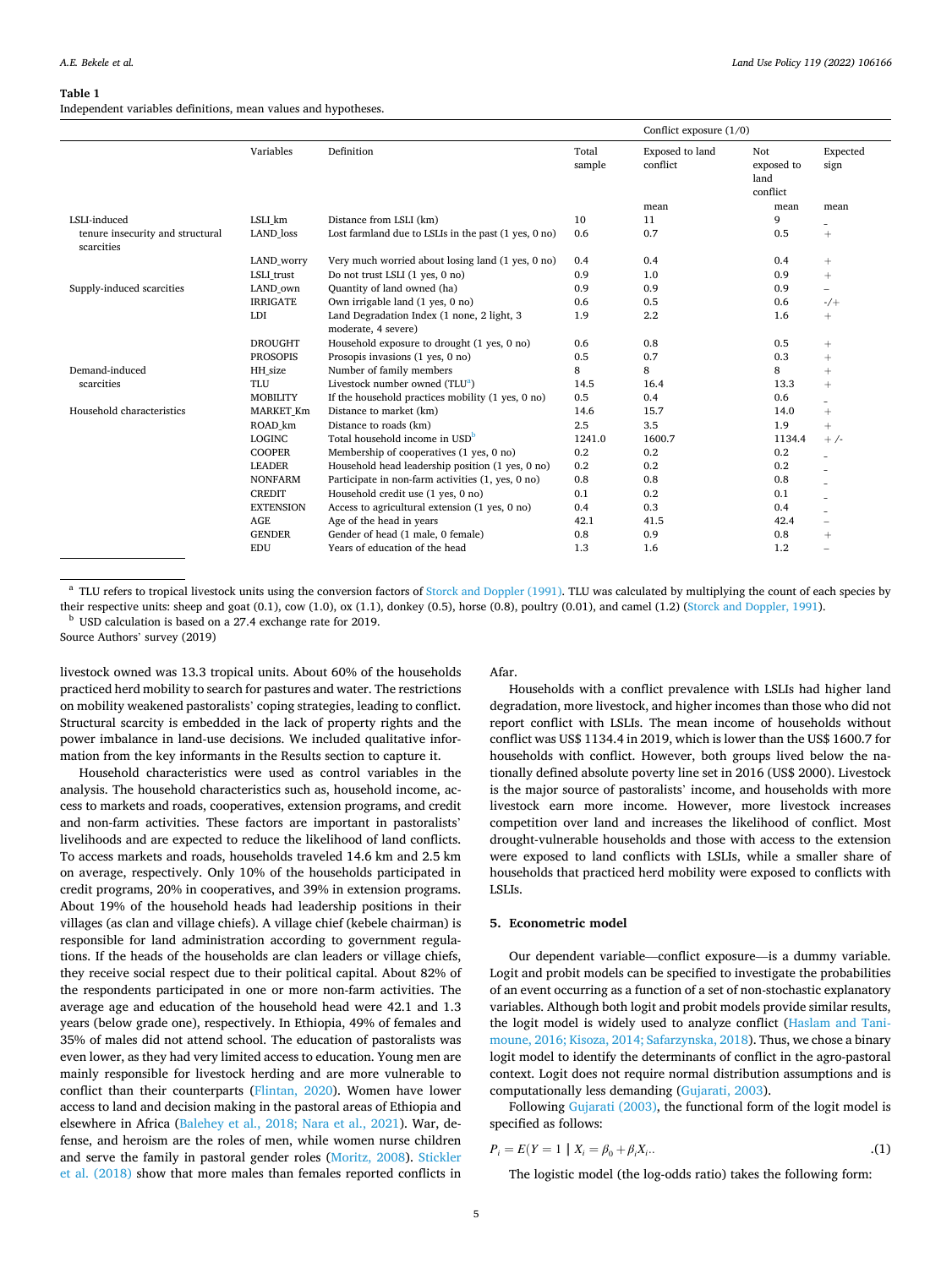<span id="page-5-0"></span>
$$
P_i = E(Y = 1 | X_i = \beta_1 + \beta_2 X_i = \frac{1}{1 + e^{-(\beta_0 + \beta_i X_i)}}\tag{2}
$$

For ease of exposition, the probability that a given household is exposed to conflict is expressed as follows:

$$
P_i = \frac{1}{1 + e^{-z_i}} = \frac{e^z}{1 + e^z}.
$$
\n(3)

where  $Z_i = \beta_0 + \beta_i X_i$ .

The probability of not encountering conflict is expressed as 1-Pi:

$$
1 - P_i = \frac{1}{1 + e^{Z_i}}
$$
 (4)

We calculate marginal effects of each independent variable on the outcome variable conflict exposure to estimate the effect of a unit change in the independent variable on the dependent variable –conflict exposure.

#### **6. Results and Discussion**

#### *6.1. Descriptive results*

#### *6.1.1. Prevalence, causes, and trends of land-use conflict*

In this section, we discuss the prevalence of land-use conflict among pastoralists and other actors. In the last 12 months before the survey, 18.2% of the agro-pastoral households were exposed to land conflict. Previous studies reported that 16% and 6% of households were exposed in Oromia and Afar, respectively [\(Stickler et al., 2018\)](#page-10-0). Over the last 10 years, 27.4% of the respondents were exposed to conflict associated with LSLIs. The average number of conflicts encountered by households in the last decade was 3.6 (Table 2). As the Karrayyu and Afar pastoralists resisted the establishment of LSLIs, the government of Ethiopia deployed federal police forces to control the land. As a result, violent clashes occurred between plantation workers and pastoralists [\(Mulugeta, 2014](#page-9-0)). The LSLIs prevent herd movements, jail the herders or the livestock, and impose fines whenever livestock encroaches on the plantation areas. Physical attacks also occur between plantation guards and livestock herders when negotiations fail.

Among competing land users, agro-pastoral households faced land conflict mainly with national parks (57.6%) and LSLIs (38.6%). More than half of the vital dry-season grazing areas of the Afar and Karrayyu rangelands were appropriated by plantations, and this increased the grievances of the local community land-use conflict. Conflicts with communities in neighboring regions (other ethnic groups) and the government accounted for 10%.

The incidence of land conflicts involving LSLIs increased for 57.5% of households over the last 10 years, while 35.1% and 7.4% reported that conflicts decreased and continued, respectively (Table 3). FGDs with elders and previous studies also indicated a trend of increasing conflicts ([Mulugeta and Hagmann, 2008; Said, 1994; Tadesse et al.,](#page-10-0) 

### **Table 2**

Prevalence of conflict in the last 12 months and over 10 years.

| Households' exposure to conflicts                                          |         |
|----------------------------------------------------------------------------|---------|
| Share of households exposed to conflict, 12 months                         | 18.2%   |
| Share of households exposed to conflict, 10 years                          | 27.4%   |
| Average number of conflicts that households have been exposed to, 10 years | 3.6     |
| Conflicting parties, 10 years                                              |         |
| Conflicts between pastoralists and LSLIs                                   | 38.6%   |
| Conflicts between pastoralists of neighboring regions                      | 10.6%   |
| (Karrayyu vs. Argoba, Issa vs. Afar)                                       |         |
| Conflicts between pastoralists and the local government                    | $9.0\%$ |
| Conflicts between pastoralists and private large-scale farms               | 23.9%   |
| Conflicts between pastoralists and national parks                          | 57.6%   |
|                                                                            |         |

Source: Authors' survey (2019)

**Table 3** 

Share of households indicating an increasing, decreasing, or stable evolution of land conflicts over the last 10 years.

| Conflict   | Fentale | Dubti | Average |
|------------|---------|-------|---------|
| Increasing | 72.7    | 39.6  | 57.5    |
| Decreasing | 21.8    | 50.9  | 35.1    |
| Unchanged  | 5.5     | 9.6   | 7.4     |

Source: Authors' survey (2019)

[2015; Tafere, 2013](#page-10-0)). Trends in land conflict varied by study site. Many households in Fentale reported increasing land conflicts, whereas those in Dubti reported a declining trend. [Stickler et al. \(2018\)](#page-10-0) find a low incidence of conflict in Afar. The FGDs in Fentale indicated that the establishment of the Metehara and Kesem sugar estates led to the loss of crucial farming and dry-season grazing areas, watering points, and burial sites. In 2016, a violent conflict occurred, leading to the death of two people from the pastoralist groups, following the expansion of the plantation into the burial areas.

Table 4 presents the distribution of respondents by their perceptions of the causes of land-related conflicts. Based on the literature, we identified 10 causes of land conflict for the study areas. Most respondents identified livestock mobility (71.3%), grazing land scarcity (59.0%), loss of tenure security (53.2%), and farmland shortages (51.9%) as the major causes of land conflict.

More than a quarter of the respondents reported border-related disputes and national park encroachment as important causes of land conflicts. For example, there were frequent conflicts between Karrayyu and neighboring Argoba, between Karrayyu and Afar, and between Issa and Afar over the bordering rangeland. According to the FGDs, the conflicts between Karrayyu and Argoba and between Issa and Afar increased in intensity and frequency, $6$  whereas those between Karrayyu and Afar declined, following the peace negotiations between Karrayyu and Afar elders.

Livestock raiding is another cause of conflict, affecting 16.3% of the respondents. In the past, livestock raiding was practiced by pastoralists from different clans. Recently, urban brokers, in consultation with pastoralists, have raided livestock for commercial purposes. Two weeks before the survey, key informants and the media reported that over 400 livestock from Karrayyu were raided to unknown places using big trucks for sale in urban markets. Such illegal raids involved the killing of herders and led to the escalation of conflict between different ethnic

**Table 4**  Households' perceptions of the causes of land conflict.

| Causes of conflict              | $\frac{0}{0}$ |
|---------------------------------|---------------|
| Livestock mobility              | 71.3          |
| <b>Expanding territory</b>      | 24.2          |
| Border dispute/unclear boundary | 25.6          |
| Farmland shortage               | 51.9          |
| Grazing land scarcity           | 59            |
| Livestock raiding               | 16.3          |
| Lack of land tenure             | 53.2          |
| Commercial investors            | 23.9          |
| LSLIs                           | 45            |
| National parks                  | 31.5          |

Source: Authors' survey (2019)

 $^{\rm 6}$  During data collection, we observed the total shutdown of Metehara town and the blockage of the Addis Ababa Djibouti road because of the conflict between Karrayyu and Argoba. There were fatalities from both sides, but there were no official or independent reports to cite.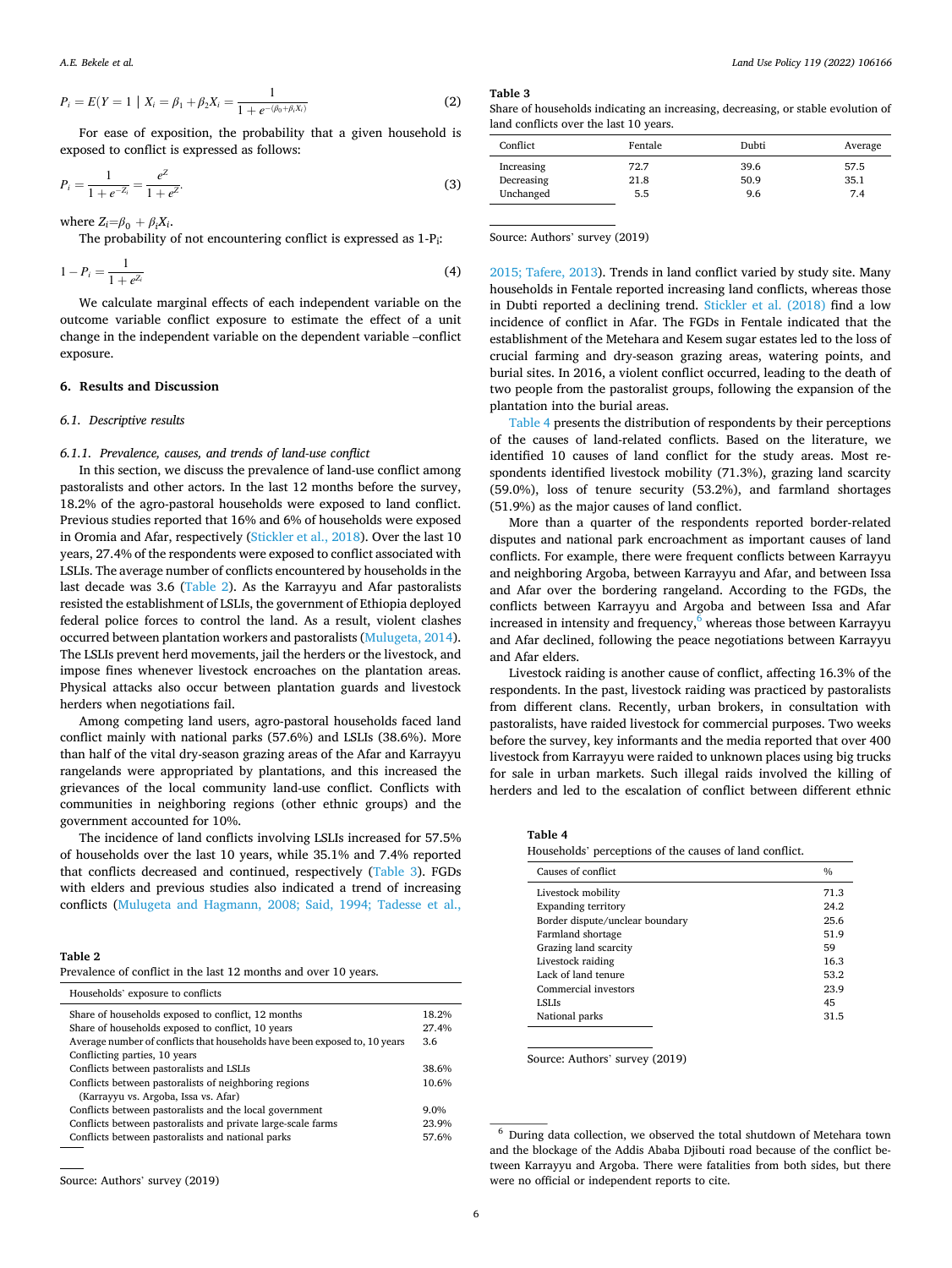groups. Previous studies have reported that in 1976–1990, 83 Karrayyu were killed, and 1212 livestock units were raided [\(Mulugeta and Hag](#page-10-0)[mann, 2008](#page-10-0)). In 1981–1992, 86 Afar were killed, and 848 livestock units were raided. A total of 71 LSLI workers were killed, and 47 were wounded by the Afar in 1979–1990 [\(Said, 1994\)](#page-10-0).

When grazing and farmland are scarce, competing claims lead to conflict [\(Tafere, 2013](#page-10-0)). Thus, land conflicts were caused by the shrinkage of grazing land by LSLIs (45%), national parks (31.5%), and private commercial farms (23.9%). The absence of compensation for lost land is also a major driver of conflict ([Menbere, 2013](#page-9-0)). In Fentale, the Metehara sugar plantation expanded into the Kesem sugar plantation, and Karrayyu pastoralists lost access to dry-season grazing in the Fentale plain. This resulted in unsolved grievances. The FGD participants in Fentale explained the structural scarcities created by the sugar plantations as follows:

*"During the establishment of the Metehara plantations, the local government and company workers told us that they were going to benefit our community. They promised to employ a lot of local people and establish sugar out-growers, which was a total lie. They employed very few local people, such as security guards, and even those employed gained unfair positions. They neither recruited out-growers nor paid compensation for the land lost. We demonstrated resistance, but the federal and local authorities often reacted with repression rather than with negotiation. Currently, we are more desperate than ever and remain voiceless."* 

Key informants from the Metehara sugar plantation did not deny these complaints from the community. Less than 1% of the company employees were from the pastoral community because, according to the plantation, they lacked skilled labor.

For example, the Tendaho sugar factory swore to create job opportunities for 50,000 people in Afar ([Rettberg et al., 2017](#page-10-0)), but it failed to keep its promise. The Tendaho company established 16 out-grower cooperatives that hosted 2000 households to produce and supply sugar cane to the factory at US\$2190 per hectare per year. In 2016, although some cooperatives supplied sugar cane, the company did not settle the payments, leaving unsolved grievances. Moreover, participation in sugar out-grower programs in Ethiopia has significantly reduced household income ([Wendimu et al., 2016](#page-10-0)). As a consequence of unmet expectations and grievances, the community resisted LSLIs. In some instances, organized and armed attacks occurred in the sugar factories. The government of Ethiopia supported the sugar companies by suppressing local voices and resistance. At the time of this survey, we saw a permanent military station inside the LSLIs to ward off mass attacks on the sugar plantations. The FGD participants in Dubti described the level of grievances about the loss of pastureland to the Tendaho sugar plantation as follows:

"*The land was used by our ancestors for centuries. We have lost access to the land because the sugar plantation took it forcefully. As a result, we have become impoverished. We repeatedly requested that the Ethiopian government return our land, or at least to provide us partial access during dry season. However, we did not receive a favorable response. We hope that one day, we can reclaim our land and that the plantation will be destroyed."* FGD discussion in Dubti (2019)*.* 

The Tendaho plantation representatives in Dubti agreed with the grievances of the local communities and indicated that the company was underperforming and incurring losses.

### *6.1.2. Land conflict resolution and coping strategies*

Most of the conflicts in the study region were solved by clan leaders

**Table 5** 

Conflict resolution and coping mechanisms.

| Conflict resolution                 | $\frac{0}{0}$ |
|-------------------------------------|---------------|
| Clan/elders                         | 86.4          |
| Court and Sharia                    | 36.3          |
| Police                              | 36.4          |
| Politics                            | 11.8          |
| Coping strategies                   |               |
| Borrow money                        | 38            |
| Sell livestock                      | 58.8          |
| Migrate                             | 28.4          |
| Seek relatives' support             | 50.2          |
| Relocate children/send to relatives | 24.6          |
| Sell labor                          | 31            |

Source: Authors' survey (2019)

(86.4%) and through courts (36.3%), the police (36.4%), and political systems (11.8%) (Table 5). Clan leaders are respected for their wisdom and honesty, and they deal with conflict in a participatory, transparent, and flexible nature [\(Tafere, 2013](#page-10-0)). The traditional governance systems that involve conflict resolution are called the *Gadaa7* and *Madaa8* in the Karrayyu and Afar societies, respectively. However, the role of traditional leaders in land conflict resolution has declined [\(Beyene, 2007](#page-9-0)). For example, 54% of the conflicts in Afar were solved by the government, and only 31% were solved by the traditional elders' council ([Stickler et al., 2018](#page-10-0)). There is also a weak collaboration between the formal and informal systems involved in conflict resolution. There are no mechanisms for conflict surveillance, monitoring, and controlling in the formal system, and the federal police usually intervene only after severe damage has occurred.

To cope with conflict, more than half of the households sold livestock and sought the help of relatives or external support. About 38% of the respondents borrowed money, and more than a quarter of the respondents migrated and sold labor.

## *6.1.3. The perceived effect of land conflict*

Conflict exposure directly affected household welfare through the death of household members (9.1%), livestock death (29.6%), and damage to houses and assets (6.1%). The indirect effects on the wellbeing of households resulted from children dropping out of school (25.5%), lack of security and stability (31.7%), forced migration (17.4%), and market price shocks (32.7%). These findings are supported by studies that have reported the loss of human life and livestock raiding due to conflicts [\(Ola-Adams and Okali, 2008](#page-10-0)). The negative welfare effects of conflict were mainly observed among households that were exposed to conflicts. [Table 6](#page-7-0).

## *6.2. Econometric model results*

Model fitness was checked before and after the estimations. The variance inflation factor confirmed that there was no problem of multicollinearity among the independent variables  $9$  (Appendix Table 3). The post-estimation classification showed that 67.3% and 86.6% of the sensitivity (households correctly predicted being exposed to conflict) and specificity (households correctly predicted being not exposed to

<sup>7</sup>*Gadaa* is a traditional governance institution among the Karrayyu and wider Oromo communities in Ethiopia. The *Gadaa* system uses peacekeeping and conflict resolution mechanisms. 8 *Mad'aa* consists of guidelines and rules on how to handle conflict in the Afar

community.

<sup>&</sup>lt;sup>9</sup> In the regression, the regional variable district is eliminated because of its exceptionally high VIF value (5.3) and R2 of 0.81 (Appendix Tables 1 and 2). However, some variables that are included in the analysis, such as drought, degradation, and invasion by Prosopis, are expected to pick up regional variations.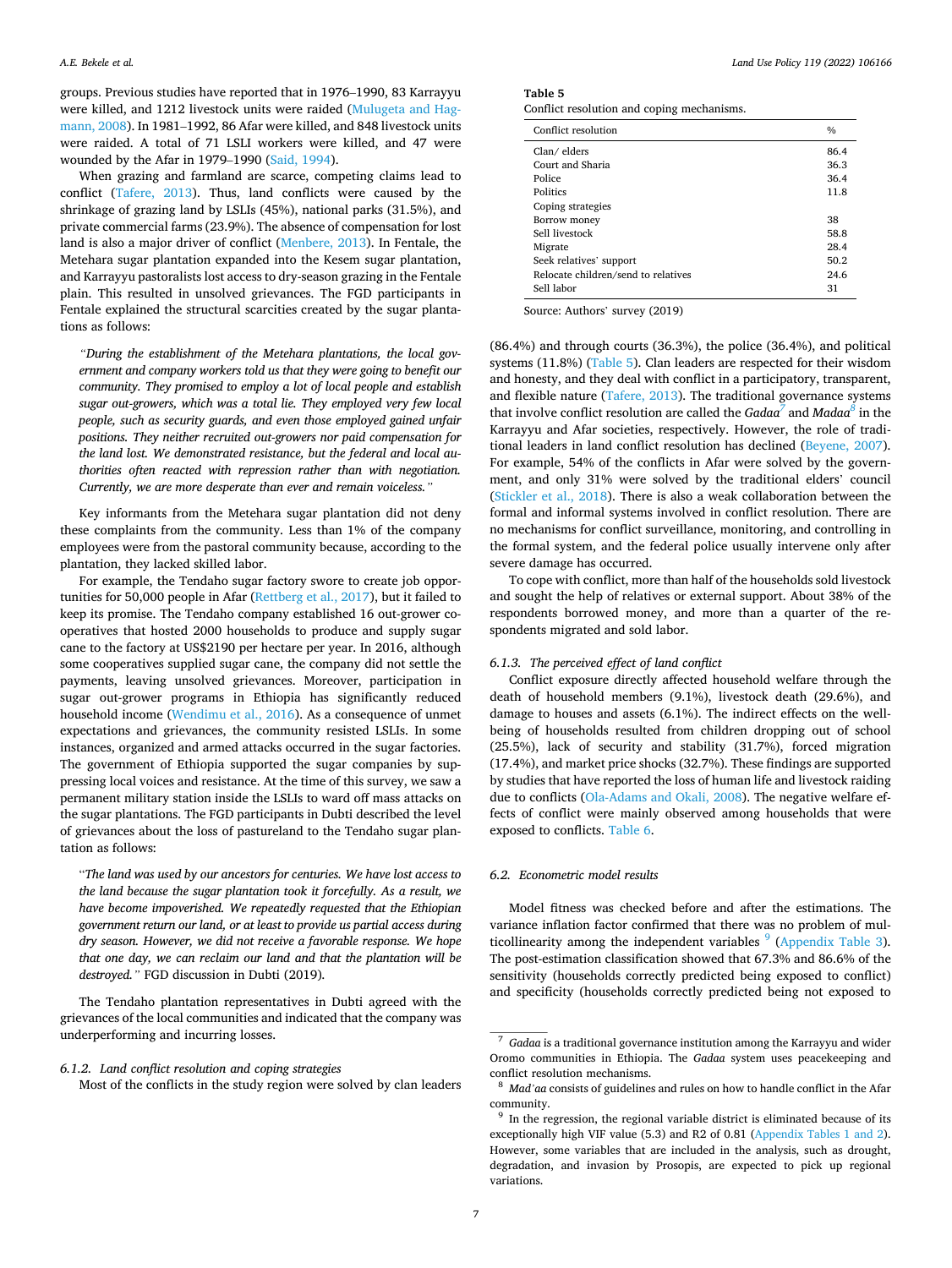#### <span id="page-7-0"></span>*A.E. Bekele et al.*

**Table 6** 

Consequences of conflict in household well-being.

| Consequences of conflict        | $\frac{0}{0}$ |
|---------------------------------|---------------|
| Direct effects                  |               |
| Human death                     | 9.6           |
| Livestock death                 | 29.6          |
| Forced migration                | 17.4          |
| House and asset burning         | 6.5           |
| Indirect effects                |               |
| Children dropping out of school | 25.5          |
| Lack of security and stability  | 31.7          |
| Market price shock              | 32.7          |

Source: Authors' survey (2019)

conflict) were correctly predicted, respectively [\(Table 2](#page-5-0)). Overall, the model correctly predicted 79.1% of the cases, and the likelihood ratio test showed high predictive power. This indicated that the model was a good fit for the data.

Out of the 23 independent variables expected to affect land conflict ([Table 1\)](#page-4-0), 13 were statistically significant (Table 7). Lack of property rights and tenure insecurity are the most common causes of land-related conflicts in Ethiopia. In the country, land rights for farmers have improved since 1974 (e.g., land for tiller proclamations, land certification, or registration programs) but have deteriorated for pastoralists. There are no specific laws that protect the land rights of pastoralists in Ethiopia, and land appropriations by the state have deprived pastoralists of their rights of accessing to land resources. The loss of access to key pasture and water resources due to LSLIs has disrupted pastoral systems and created land scarcity. This has made pastoral households more vulnerable to land conflicts. Households that have lost their land due to LSLIs are 15.6% more likely to be exposed to land conflict than those who have not. A lack of trust in LSLIs increases the likelihood of land conflict. There is a 40.4% higher risk of conflict in households that lack

### **Table 7**

Determinants of land conflict between pastoralists and large-scale land investments.

trust in LSLIs. These results confirm the findings of earlier reports on Ethiopia ([De Haan et al., 2016; FAO, 2018; Ola-Adams and Okali, 2008](#page-9-0)). A lack of compensation and strong mistrust increase the prevalence of conflict [\(Wehrmann, 2008\)](#page-10-0). Access to irrigation also contributes to the likelihood of conflicts between agro-pastoralists and LSLIs. Conflict is 6% more likely to occur in households with irrigation access. First, the LSLIs control the distribution of irrigation water, which may put the pastoralists at a disadvantage. Second, the allocation of pasture land for irrigation agriculture adversely affects pastoralists' access to grazing areas [\(Abdulahi, 2005; Said, 1994](#page-9-0)).

All supply-induced scarcity variables significantly triggered land conflict. As expected, households that faced severe land degradation and drought, as well as invasive Prosopis, were 21.7%, 13.8% and 12.7% more likely to be exposed to conflict, respectively. Pastoral areas in Ethiopia generally receive less than 500 mm of precipitation annually, and when there is a severe drought, pastoralists move to riverbanks and become vulnerable to conflict. This study confirms previous works showing drought as a driver of land-related conflict [\(De Haan et al.,](#page-9-0)  [2016; Mkutu, 2001; Mulugeta and Hagmann, 2008; Ola-Adams and](#page-9-0)  [Okali, 2008; Wehrmann, 2008\)](#page-9-0). A discussion with elders confirmed that drought shocks were worsening because of the increasing scarcity of grazing areas. Moreover, land degradation and Prosopis invasion minimized the quality and quantity of land available to pastoralists.

Among the demand-induced scarcity variables, household size reduced the probability of land conflict. A household with an additional household member is 0.7% less likely to face conflict This is contrary to our expectations, but it can be explained as follows. The size of a household indicates households' labor endowment. Labor is a crucial asset in herd mobility and livelihood diversification, and labor-scarce households do not able to search for grazing and are forced to compete for scarce grazing grounds, which is likely to lead to more conflicts. For example, in Afar households with labor shortages are obliged to feed livestock sedentary ([Botterli, 2015](#page-9-0)). Moreover, as the number of livestock the household owns increases, the demand for

|                   |                     | Logit coefficients |          | Marginal effects |          |
|-------------------|---------------------|--------------------|----------|------------------|----------|
| Category          | Variables           | Coef.              | Std. Err | Dy/dx            | Std. Err |
| Tenure insecurity | LSLI km             | $-0.003$           | 0.018    | $-0.001$         | 0.003    |
|                   | LAND_worry          | 0.072              | 0.201    | 0.011            | 0.03     |
|                   | LSLI trust          | $1.091$ * **       | 0.404    | $0.163$ * **     | 0.059    |
| Supply-induced    | LAND own            | $-0.044$           | 0.115    | $-0.007$         | 0.017    |
| scarcities        | <b>IRRIGATE</b>     | $0.403 *$          | 0.218    | $0.060*$         | 0.032    |
|                   | LDI                 | $1.448$ * **       | 0.227    | $0.217$ * **     | 0.031    |
|                   | <b>DROUGHT</b>      | $0.919$ * **       | 0.23     | $0.138$ * **     | 0.033    |
|                   | <b>PROSOPIS</b>     | $0.851$ * **       | 0.241    | $0.127$ * **     | 0.035    |
| Demand-induced    | HH size             | $-0.049*$          | 0.029    | $-0.007*$        | 0.004    |
| scarcity          | <b>TLU</b>          | $0.012 *$          | 0.006    | $0.002 *$        | 0.001    |
| Household         | <b>MOBILITY</b>     | $-0.234$           | 0.2      | $-0.035$         | 0.029    |
| characteristics   | ROAD km             | $0.064$ * **       | 0.023    | $0.010**$        | 0.003    |
|                   | <b>MARKET</b> km    | 0.012              | 0.013    | 0.002            | 0.002    |
|                   | <b>LOGINC</b>       | 0.045              | 0.084    | 0.01             | 0.012    |
|                   | <b>COOPER</b>       | $-0.507**$         | 0.251    | $-0.076$ * *     | 0.037    |
|                   | <b>LEADER</b>       | $-0.217$           | 0.237    | $-0.032$         | 0.035    |
|                   | <b>NONFARM</b>      | $-0.257$           | 0.272    | $-0.038$         | 0.041    |
|                   | <b>CREDIT</b>       | $1.317$ * **       | 0.283    | $0.197$ * **     | 0.041    |
|                   | <b>EXTENSION</b>    | $0.299**$          | 0.023    | $0.045**$        | 0.0184   |
|                   | $\mathbf{AGE}$      | 0.005              | 0.009    | 0.001            | 0.001    |
|                   | <b>GENDER</b>       | $-0.029$           | 0.263    | $-0.004$         | 0.039    |
|                   | <b>EDU</b>          | $-0.020$           | 0.036    | $-0.003$         | 0.005    |
|                   | Cons                | $-7.262$ * **      | 1.092    |                  |          |
|                   | Sensitivity         | 0.673              |          |                  |          |
|                   | Specificity         | 0.866              |          |                  |          |
|                   | Correctly predicted | 0.791              |          |                  |          |
|                   | N                   | 863                |          |                  |          |
|                   | LR $chi2(21)$       | $351.2$ * **       |          |                  |          |
|                   | Log-likelihood      | $-399.9$           |          |                  |          |

\* \*\* , \* \*, and \* show p *<* 0.01, p *<* 0.05, and p *<* 0.1, respectively. Source: Authors' survey (2019)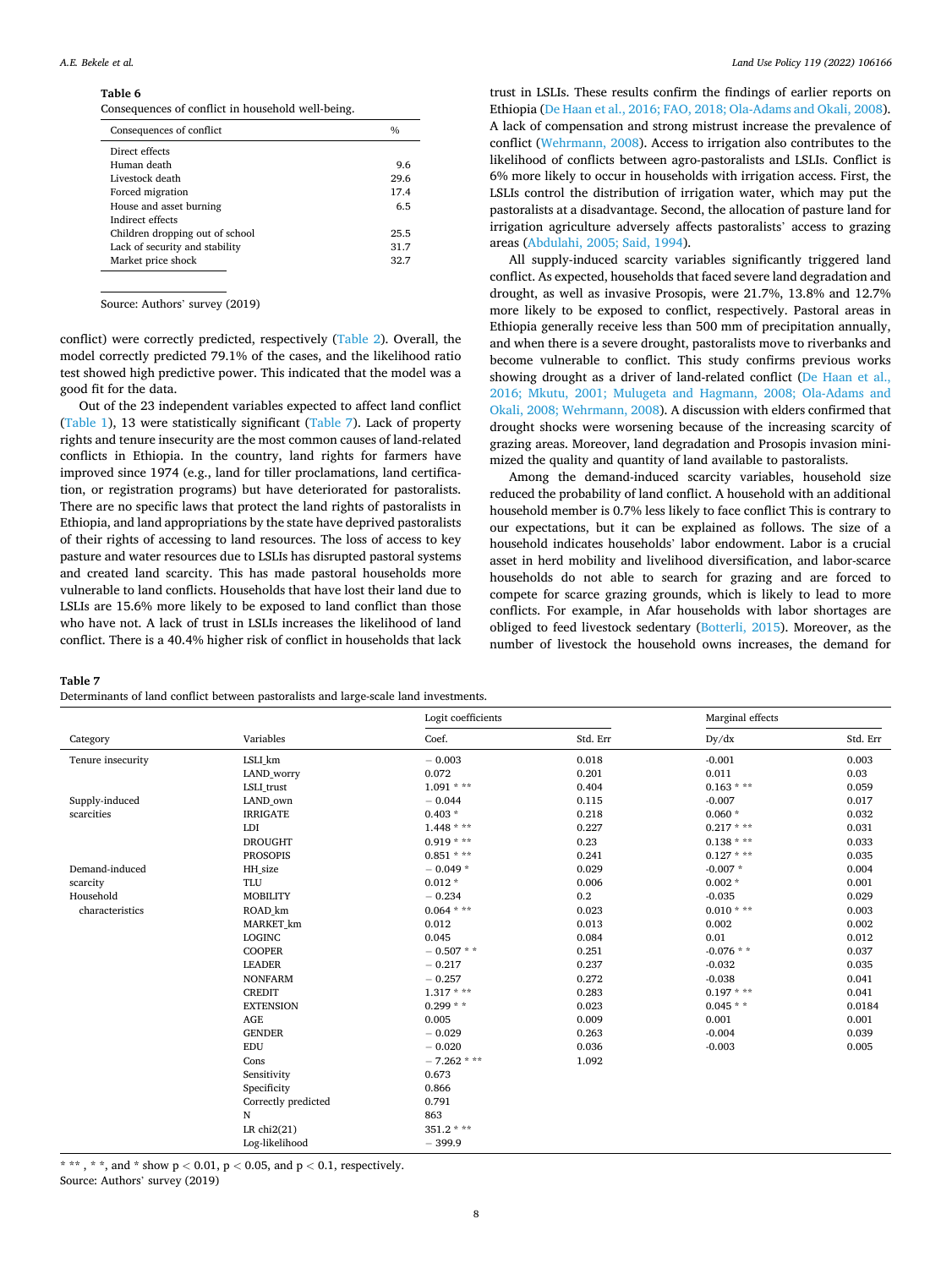grazing land and water and the likelihood of conflict also increase. The size of livestock increases the probability of land conflict by 0.2%. This result is consistent with a study conducted in Tanzania [\(Kisoza, 2014](#page-9-0)). Households with a larger herd size are generally the wealthier households that have the means to invest in arms, which intensifies conflict. This is in accordance with a study in Ghana that found that an increase in herd size also increases land conflicts [\(Abdulahi, 2005](#page-9-0)).

Among the household characteristics, contrary to expectations, credit access increased the likelihood of land conflict (19.7%). A possible explanation is that credit is used for investments and improvements to assets, which leads to a higher likelihood of defending land and assets from expropriation. Credit can also be used to access arms, which can increase the chance of conflict. A one km increase in distance from roads increases households' risk of conflict by 1%. Easier access to roads reduces transaction costs for pastoralist households to access nearby labor markets and other services, including education, health, and product markets. Therefore, households closer to roads may be less dependent on land than remote households that have limited economic opportunities. Moreover, in remote areas, the peacekeeping structure is weak, which makes it easier for conflicts to prevail.

Cooperative membership significantly reduces land conflict, whereas access to extension services intensifies land conflict. Households with cooperative membership are 7.6% less likely to face conflict, while households with access to extension services are 4.5% more likely to face conflict. Cooperatives provide marketing information and training to members on commercialization and complement the traditional collective action of pastoralists. This finding contradicts a study in Burundi that found no effect of cooperatives on the incidence of land conflicts ([McDougal and Almquist, 2014\)](#page-9-0). Extension access intensifies land conflicts. Ethiopian extension is generally focused on crop production and not livestock production or pastoralism [\(Beyene, 2009](#page-9-0)). Therefore, extension favors the cultivation of crops on pasture lands (supply of seeds and fertilizer), which increases the demand for farmland and reduces the availability of grazing and land-use conflicts between crop producers and pastoralists. Moreover, the expansion of crop farming reduces the available resources for grazing and increases conflicts ([Abdulahi, 2005](#page-9-0)). The household heads age, gender and education showed no significant variation in conflict exposure.

## **7. Conclusion**

This study investigated the factors affecting land conflict in agropastoral areas affected by large-scale land investments. Data collection was conducted in 2019 in the Awash Valley of Ethiopia in the Afar and Karrayyu agro-pastoral communities. We used a mixed method that combined household and community surveys with qualitative and quantitative techniques to assess the determinants of land conflict. We applied a conceptual framework that combined the theories of property rights and environmental scarcities to disentangle the complexities of the drivers of land conflict.

Land conflicts have always been part of pastoral livelihoods in Ethiopia. Specifically, conflicts over grazing land became more severe after the establishment of large-scale land investments in pastoral areas. In the last decade, more than a quarter of the agro-pastoral households in our study area were exposed to land conflicts in general and 38% to land conflicts with large-scale land investments in particular. On average, a household faced four conflicts over the last 10 years. With a growing population and demand for more land, land conflicts are likely to increase further in the future.

We argue that land conflicts in pastoral areas are the result of a myriad of resource scarcities, political marginalization, and property rights distortions. The binary logit model results show that households that lost access to land and trust in LSLIs had more probability of facing land conflicts. Supply-induced scarcities, such as land degradation, drought, and invasion of Prosopis; demand-induced scarcities, such as the number of livestock owned; and socioeconomic factors, such as

access to credit and extension, were the major drivers of land conflict. Therefore, the dispossession of property rights due to large-scale land investments, which causes the loss of access to grazing areas for pastoralists, is at the center of land conflicts. Severe land degradation, drought, and invasive weeds further caused pasture supply scarcities and increased households' vulnerability to land conflict. Households that owned more livestock were more likely to face land-use conflicts. Conversely, household size, access to roads, markets, and cooperatives reduced the likelihood of land-use conflict. The empirical findings confirmed the many determinants of land-use conflicts, but the insecurity of property rights and land ownership was the main reason identified from community discussions.

The study confirms that land-use policies that favor cultivation over herding are a major driver of conflicts over land. There are no clear regulations that guarantee pastoralists' rights to the use of their ancestral lands. Land policies in Ethiopia have neglected the rights of pastoralists, with a bias toward large-scale industrial plantations. This has exacerbated the scarcities of pastures and water and has further disrupted their livelihoods. Although the pastoral community strongly resists forceful evictions from their commons, they are generally voiceless and unheard due to political marginalization. As long as pastoral people live with a long-standing grievance over the loss of land to sugar plantations, land conflicts will remain intense. Moreover, inefficient formal systems, coupled with deteriorating informal systems, fail to provide adequate solutions to existing land conflicts. The conflict between largescale land investments and pastoralists remains a great challenge. Ignoring this problem can limit the potential to achieve sustainable development and increase pastoralists' hostility toward large-scale land investments. Therefore, designing effective institutions that monitor land conflicts and empower informal leaders in conflict handling is a necessary step in conflict resolution.

Efforts to prevent and reduce land conflicts involving pastoralists should address each of the factors that exacerbate conflicts, as identified in this study. The most important factor is the lack of clear property rights that match the pastoralists' mode of production and protect them from land grabbing by the state and other powerful groups. Therefore, legal reforms that ensure property rights for customary and communal land use and that address land grievances are needed. In particular, peacebuilding strategies should emphasize the development of a clear land-use policy for the commons in large-scale land investments -affected areas. Moreover, strategies for mitigating the underlying causes of scarcity, such as drought coping, rehabilitation of degraded rangelands, and prevention of Prosopis, should be prioritized to reduce land conflicts in the long run. Enhancing households' access to roads, markets, and cooperatives can prevent land-use conflict in the study areas.

In the absence of panel data on micro-level conflicts, the dynamic nature of land conflicts is difficult to explain. Nevertheless, we attempted to robustly assess the household-level determinants of conflicts and cross-check the validity through FGDs and the available literature. Our study contributes to the sparse literature on land conflicts in large-scale land investments areas, which builds on micro-level, robust evidence. As there is a lack of data on land-use conflict in Ethiopia, particularly in pastoral areas, we relied on cross-sectional data to identify the drivers of land conflict. Therefore, future research that uses historical or panel data on land-use conflict could be useful.

#### **Acknowledgments**

The authors are grateful to the Netherlands Universities Foundation for International Cooperation (NUFFIC, NICHE-ETH-259) for funding this study and to the EU Project Drive4SIFOOD for their support. We would like to thank Wageningen University and Research of the Netherlands and Jimma University of Ethiopia for their logistical support and the anonymous households and officials in Fentale and Dubti *woredas* for their unlimited assistance during the data collection.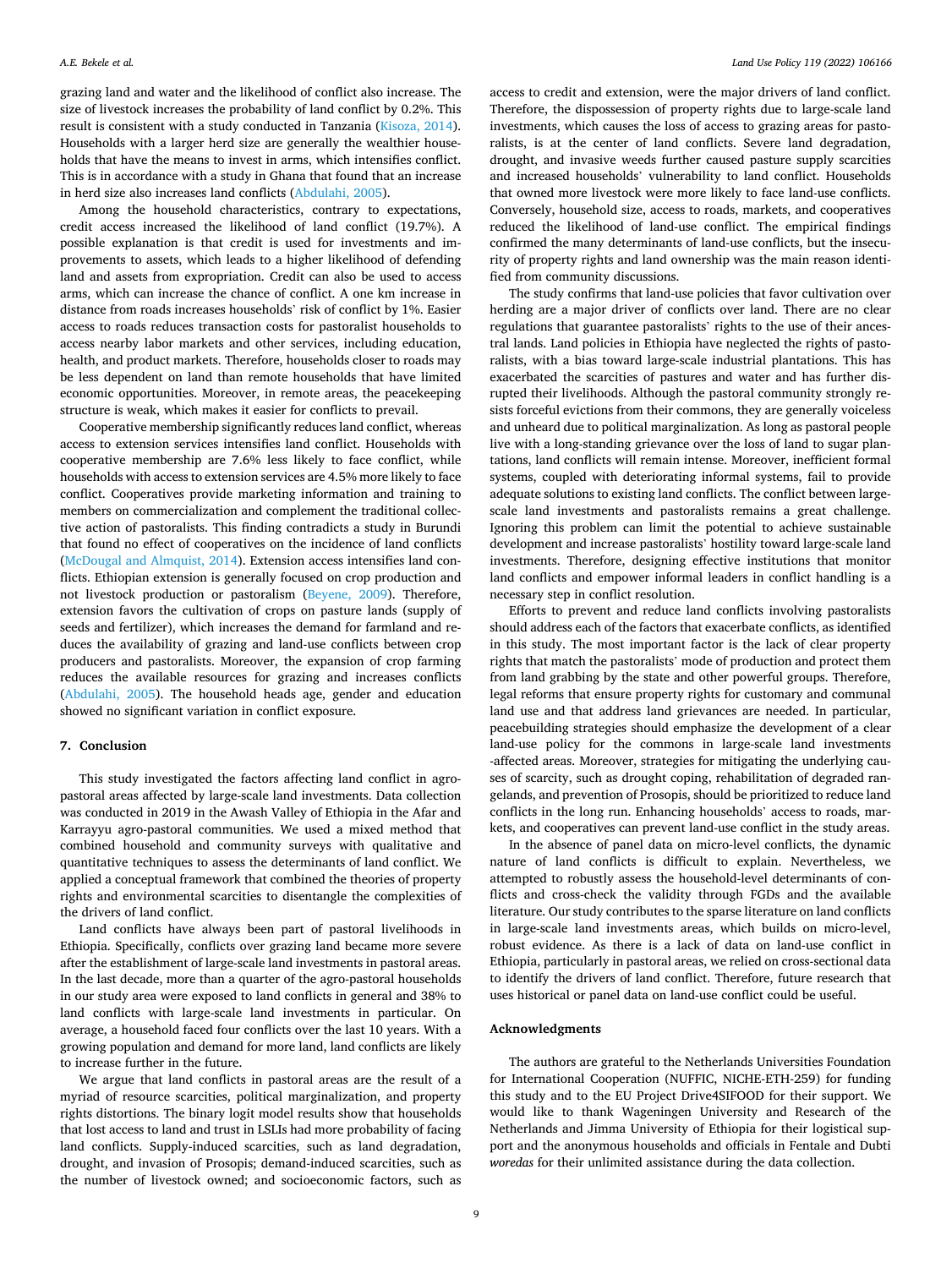#### <span id="page-9-0"></span>*Conflict of interest*

The authors declare that there is no conflict of interest concerning this manuscript.

### **Appendix A. Supporting information**

Supplementary data associated with this article can be found in the online version at [doi:10.1016/j.landusepol.2022.106166.](https://doi.org/10.1016/j.landusepol.2022.106166)

#### **References**

Abbink, J., 2011. 'Land to the foreigners': economic, legal, and socio-cultural aspects of new land acquisition schemes in Ethiopia. J. Contemp. Afr. Stud. 29, 513–535. [https://doi.org/10.1080/02589001.2011.603213.](https://doi.org/10.1080/02589001.2011.603213)

Abdulahi, M., 2005. The changing nature of pastoral conflicts in South-Eastern Ethiopia. The case of the Boran and Digodi pastoralists.Africa peace forum, Nairobi, Kenya.

- Ariti, A.T., van Vliet, J., Verburg, P.H., 2018. Farmers' participation in the development of land use policies for the Central Rift Valley of Ethiopia. Land Use Policy 71, 129–137. [https://doi.org/10.1016/j.landusepol.2017.11.051.](https://doi.org/10.1016/j.landusepol.2017.11.051)
- Baglioni, E., Gibbon, P., 2013. Land grabbing, large- and small-scale farming: what can evidence and policy from 20th century Africa contribute to the debate? Third World Q. 34, 1558–1581. <https://doi.org/10.1186/s13570-018-0129-1>.
- Balehey, S., Tesfay, G., Balehegn, M., 2018. Traditional gender inequalities limit pastoral women's opportunities for adaptation to climate change: evidence from the Afar pastoralists of Ethiopia. Pastoralism 8, 23. [https://doi.org/10.1186/s13570-018-](https://doi.org/10.1186/s13570-018-0129-1) [0129-1.](https://doi.org/10.1186/s13570-018-0129-1)
- Basu, P.K., 2007. Political Economy of Land Grab. Economic and Political Weekly 42, 1281–1287. 〈<https://www.jstor.org/stable/4419447>〉.
- Beyene, F., 2007. The role of customary institutions in managing conflict on grazing land: a case study from Mieso District, Eastern Ethiopia. Institutional Change in Agriculture and Natural Resources (ICAR), Discussion Papers 17, Humboldt University, Berlin. 〈<https://nbn-resolving.org/urn:nbn:de:0168-ssoar-125921>〉.
- Beyene, F., 2009. Property rights conflict, customary institutions and the state: the case of agro-pastoralists in Mieso district, eastern Ethiopia. J. Mod. Afr. Stud. 47, 213–239. [https://doi.org/10.1017/S0022278](https://doi.org/10.1017/S0022278×09003814)×09003814.
- Beyene, F., 2017. Natural resource conflict analysis among pastoralists in Southern Ethiopia. J. Peace Dev. 12, 19–33. [https://doi.org/10.1080/](https://doi.org/10.1080/15423166.2017.1284605)  [15423166.2017.1284605](https://doi.org/10.1080/15423166.2017.1284605).
- Bob, U., 2010. Land-related conflicts in sub-Saharan Africa. Afr. J. Confl. Resolut. 10, 49–64. [https://doi.org/10.4314/ajcr.v10i2.63310.](https://doi.org/10.4314/ajcr.v10i2.63310)
- Botterli, A., 2015. Adapting to climate change through villagization?: the context of sedentary vulnerability in Afar region, Ethiopia. Norwegian University of Life Sciences, 〈<http://hdl.handle.net/11250/293843>〉.
- Bruce, J., Boudreaux, K., 2011. Land and conflict, land disputes, and land conflicts. Property Rights and Resource Governance. USAID Issue Briefing Paper No.12. Washington, DC.
- [Bogale, A, 2006. Resource scarcity induced conflict and its management: Implication for](http://refhub.elsevier.com/S0264-8377(22)00193-4/sbref8)  [sustainable rural livelihoods in Eastern Ethiopia. Households in Conflict Network](http://refhub.elsevier.com/S0264-8377(22)00193-4/sbref8) [\(HiCN\). Working Paper 17](http://refhub.elsevier.com/S0264-8377(22)00193-4/sbref8).
- Bukari, K.N., Kuusaana, E.D., 2018. Impacts of large-scale landholdings on Fulani pastoralists' in the Agogo traditional area of Ghana. Land Use Policy 79, 748–758. <https://doi.org/10.1016/j.landusepol.2018.09.018>.
- Cochrane, L., Legault, D.D., 2020. The rush for land and agricultural investment in Ethiopia: what we know and what we are missing. Land 9, 167. [https://doi.org/](https://doi.org/10.3390/land9050167)  [10.3390/land9050167](https://doi.org/10.3390/land9050167).
- Cotula, L., 2009. Land grab or development opportunity?: agricultural investment and international land deals in Africa. IIED/FAO/IFAD, London/Rome.
- [De Haan, C., Dubern, E., Garancher, B., Quintero, C., 2016. Pastoralism Development in](http://refhub.elsevier.com/S0264-8377(22)00193-4/sbref11)  [the Sahel: A Road to Stability? World Bank, Washington, DC.](http://refhub.elsevier.com/S0264-8377(22)00193-4/sbref11)
- Deininger, K., Byerlee, D., 2011. Rising Global Interest in Farmland: Can it Yield Sustainable and Equitable Benefits? The World Bank Publications, Washington, D.C. 〈<http://hdl.handle.net/10986/2263>〉.
- Di Falco, S., Laurent-Lucchetti, J., Veronesi, M., Kohlin, G., 2019. Property rights, land disputes and water scarcity: empirical evidence from Ethiopia. Am. J. Agric. Econ. 102, 54–71. <https://doi.org/10.1093/ajae/aaz036>.
- Dong, G., Ge, Y., Jia, H., Sun, C., Pan, S., 2021. Land use multi-suitability, land resource scarcity and diversity of human needs: a new framework for land use conflict identification. Land 10, 1–14. <https://doi.org/10.3390/land10101003>.
- ESC, 2017. Ethiopian Sugar Corporation Factories Profile. 〈[http://ethiopiansugar.com/in](http://ethiopiansugar.com/index.php/en/factories/omo-kuraz-sugar-factory-ii)  [dex.php/en/factories/omo-kuraz-sugar-factory-ii](http://ethiopiansugar.com/index.php/en/factories/omo-kuraz-sugar-factory-ii)〉.
- FAO, 2018. Pastoralism in Africa's drylands Reducing risks, addressing vulnerability and enhancing resilience. Food and Agriculture Organization of the United Nations (FAO), Rome, Italy.
- FDRE, 2017. National Strategy on Prosopis juliflora Management. Federal Democratic Republic of Ethiopia (FDRE) Ministry of Livestock & Fisheries, Addis Ababa, Ethiopia.
- Feldt, T., Karg, H., Kadaouré, I., Bessert, L., Schlecht, E., 2020. Growing struggle over rising demand: how land-use change and complex farmer-grazier conflicts impact grazing management in the Western Highlands of Cameroon, 1-14 104579 Land Use Policy 95. [https://doi.org/10.1016/j.landusepol.2020.104579.](https://doi.org/10.1016/j.landusepol.2020.104579)
- Flintan, F.E., 2020. How to prevent land-use conflicts in pastoral areas. International Fund for Agricultural Development (IFAD), Rome, Italy.
- George, J., Adelaja, A., Awokuse, T., Vaughan, O., 2021. Terrorist attacks, land resource competition and violent farmer-herder conflicts. Land Use Policy 102, 105241. <https://doi.org/10.1016/j.landusepol.2020.105241>.
- [Gujarati, D.N., 2003. Basic Econometrics, fourth ed. Tata McGraw-Hill Companies, Inc,](http://refhub.elsevier.com/S0264-8377(22)00193-4/sbref17) [New York, USA.](http://refhub.elsevier.com/S0264-8377(22)00193-4/sbref17)
- Hailu, R., 2016. Population dynamism and agrarian transformation in Ethiopia. Afr. J. Agric. Res. 11, 3863-3879. https://doi.org/10.5897/ajar2014.8
- Haslam, P.A., Tanimoune, N.A., 2016. The determinants of social conflict in the Latin American mining sector: New evidence with quantitative data. World Dev. 78, 401–419. [https://doi.org/10.1016/j.worlddev.2015.10.020.](https://doi.org/10.1016/j.worlddev.2015.10.020)
- Hilhorst, T., Zomers, A., 2011. How can large scale transnational land acquisition contribute to inclusive and sustainable growth. Tropical Institute KIT Univ. Utrecht, p. 35.
- Homer-Dixon, T.F., 1994. Environmental scarcities and violent conflict: evidence from cases. Int. Secur. 19, 5–40. [https://doi.org/10.2307/2539147.](https://doi.org/10.2307/2539147)
- Hoenow, N.C., Kirk, M., 2021. Does competitive scarcity affect the speed of resource extraction? A common-pool resource lab-in-the-field experiment on land use in northern Namibia. World Dev. 147, 105623 [https://doi.org/10.1016/j.](https://doi.org/10.1016/j.worlddev.2021.105623) orlddev. 2021.105623
- Hufe, P., Heuermann, D.F., 2017. The local impacts of large-scale land acquisitions: a review of case study evidence from Sub-Saharan Africa. J. Contemp. Afr. Stud. 35, 168–189. [https://doi.org/10.1080/02589001.2017.1307505.](https://doi.org/10.1080/02589001.2017.1307505)
- Hundie, B., 2010. Conflicts between Afar pastoralists and their neighbors: triggers and motivations. Int. J. Confl. Violence 4, 134–148. [https://doi.org/10.4119/ijcv-2820.](https://doi.org/10.4119/ijcv-2820)
- Ibrahim, J., 2016. Socio-Economic Effect of Tendaho Sugar cane Plantation on the Pastoral Livelihood of Afar National Regional State. St. Mary's University.
- Jiali, W., yanfang, L., xiaoling, Z., 2021. Conflict in informal rural construction land transfer practices in China: a case of Hubei. Land Use Policy 109, 105573. [https://](https://doi.org/10.1016/j.landusepol.2021.105573)  [doi.org/10.1016/j.landusepol.2021.105573.](https://doi.org/10.1016/j.landusepol.2021.105573)
- Jiang, S., Meng, J., Zhu, L., Cheng, H., 2021. Spatial-temporal pattern of land use conflict in China and its multilevel driving mechanisms. Sci. Total Environ. 801, 149697 [https://doi.org/10.1016/j.scitotenv.2021.149697.](https://doi.org/10.1016/j.scitotenv.2021.149697)
- Kalabamu, F.T., 2019. Land tenure reforms and persistence of land conflicts in Sub-Saharan Africa – the case of Botswana. Land Use Policy 81, 337–345. [https://doi.](https://doi.org/10.1016/j.landusepol.2018.11.002) [org/10.1016/j.landusepol.2018.11.002](https://doi.org/10.1016/j.landusepol.2018.11.002).
- Kariuki, F., Ng'etich, R., 2016. Land grabbing, tenure security and livelihoods in Kenya. Afr. J. Leg. Stud. 9, 79–99. [https://doi.org/10.1163/17087384-12340004.](https://doi.org/10.1163/17087384-12340004)

[Kisoza, L., 2014. Empirical analysis of resource-use conflicts between smallholder](http://refhub.elsevier.com/S0264-8377(22)00193-4/sbref28)  [farmers and pastoralists in semi-arid areas: a case of Mkata plains. East. Tanzan.](http://refhub.elsevier.com/S0264-8377(22)00193-4/sbref28)  [Huria: J. Open Univ. Tanzan. 16, 104](http://refhub.elsevier.com/S0264-8377(22)00193-4/sbref28)–116.

- Korf, B., Hagmann, T., Emmenegger, R., 2015. Re-spacing African drylands: territorialization, sedentarization and indigenous commodification in the Ethiopian pastoral frontier. J. Peasant Stud. 42, 881–901. [https://doi.org/10.1080/](https://doi.org/10.1080/03066150.2015.1006628) [03066150.2015.1006628](https://doi.org/10.1080/03066150.2015.1006628).
- Lavers, T., 2018. Responding to land-based conflict in Ethiopia: the land rights of ethnic minorities under federalism. Afr. Aff. 117, 462–484. [https://doi.org/10.1093/afraf/](https://doi.org/10.1093/afraf/ady010)  [ady010.](https://doi.org/10.1093/afraf/ady010)
- Little, P.D., McPeak, J.G., 2014. Resilience and pastoralism in Africa south of the Sahara, with a particular focus on the horn of Africa and the Sahel, West Africa, In 2020 Conference Paper (Vol 9).
- Lode, K., Kassa, G., 2001. Proceedings from a workshop on conflict resolution organized by the Drylands Coordination Group (DCG), November 8–10, 2000, Nazareth, Ethiopia. Report-Drylands Coordination Group (Norway).

Lucchetti, J., 2015. Property rights and land disputes: theory and evidence from the Highland of Ethiopia, Energy and Climate conference Toulouse, France.

Magsi, H., 2013. Land-use conflicts in developing countries: framing conflict resolution and prevention strategies to ensure economic growth and human welfare. The case of Chotiari water reservoir from Pakistan. Doctoral Dessertation, AgroParisTech.

- Malthus, T.R., 1798. An Essay on the Principle of Population. Electronic Scholarly Publishing Project, London, UK.
- Margulis, M.E., McKeon, N., Borras, S.M., 2013. Land grabbing and global governance: critical perspectives. Globalizations 10, 1–23. [https://doi.org/10.1080/](https://doi.org/10.1080/14747731.2013.764151)  [14747731.2013.764151.](https://doi.org/10.1080/14747731.2013.764151)
- McDougal, T.L., Almquist, L., 2014. The effects of agricultural cooperatives on land conflicts, violence, and community trust: Household-level evidence from rural Burundi. Econ. Peace Secur. J. 9 https://doi.org/10.15355/epsj.9.
- McPeak, J.G., Little, P.D., 2018. Mobile peoples, contested borders: land-use conflicts and resolution mechanisms among Borana and Guji Communities, Southern Ethiopia. World Dev. 103, 119–132. [https://doi.org/10.1016/j.](https://doi.org/10.1016/j.worlddev.2017.10.001) [worlddev.2017.10.001.](https://doi.org/10.1016/j.worlddev.2017.10.001)
- [Menbere, A., 2013. Dynamics of pastoralist relations at change: an exploration into the](http://refhub.elsevier.com/S0264-8377(22)00193-4/sbref34)  [causes of Afar-Karrayu conflict in the Awash Valley. Ethiop. J. Soc. Sci. Humanit. 9,](http://refhub.elsevier.com/S0264-8377(22)00193-4/sbref34)  1–[28.](http://refhub.elsevier.com/S0264-8377(22)00193-4/sbref34)
- Mkutu, K., 2001. Pastoralism and conflict in the Horn of Africa. Africa Peace Forum Saferworld. Organisation, University of Bradford.
- Moritz, M., 2008. A critical examination of honor cultures and herding societies in Africa. Afr. Stud. Rev. 51, 99–117. 〈<https://www.jstor.org/stable/27667342>〉.
- Müller-Mahn, D., Rettberg, S., Getachew, G., 2010. Pathways and dead ends of pastoral development among the Afar and Karrayu in Ethiopia. Eur. J. Dev. Res. 22, 660–677. [https://doi.org/10.1057/ejdr.2010.37.](https://doi.org/10.1057/ejdr.2010.37)
- Mulugeta, A., 2014. " Development Facilitators", Land Acquisition and Governance in Pastoralist Areas of Ethiopia. The University of Basel, Institute of Social Anthropology.